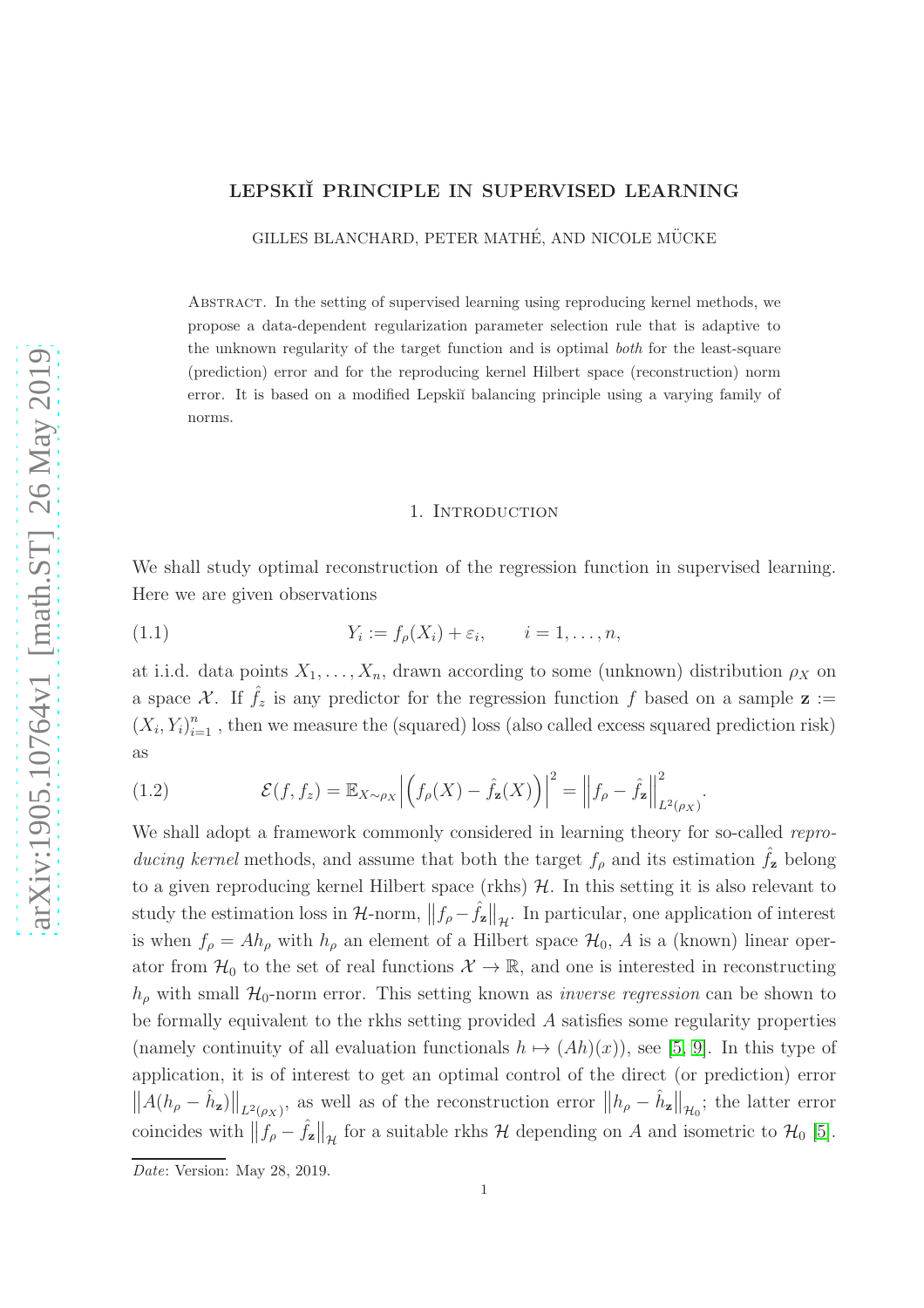Specifically, we shall confine the analysis to estimators constructed from a linear regular*ization scheme*  $q_{\lambda}$  as

<span id="page-1-0"></span>(1.3) 
$$
f_{\mathbf{z}}^{\lambda} := g_{\lambda}(B_{\mathbf{x}})T_{\mathbf{x}}^{*}\mathbf{y}, \qquad 0 < \lambda \leq \kappa^{2},
$$

with  $\kappa$  specified in § [2.1.](#page-3-0)

where  $\mathbf{y} = (y_1, \dots, y_n) \in \mathbb{R}^n$ , and  $T^*_{\mathbf{x}}, B_{\mathbf{x}}$  are data-dependent operators from  $\mathbb{R}^n$ , resp  $\mathcal{H}$ , to  $\mathcal{H}$ , and  $g_{\lambda}$  is a regularization function; these objects will be more precisely defined in the next section. The regularization parameter  $\lambda$  will drive the bias/variance trade-off, with smaller values of  $\lambda$  corresponding to less regularization, that is, smaller bias and larger variance.

The above setting has been analyzed in numerous previous studies, and a literature overview will be necessarily partial. Let us mention the seminal works [\[6,](#page-26-2) [9,](#page-26-1) [26,](#page-27-0) [27,](#page-27-1) [18\]](#page-27-2) which focused (mainly) on optimal bounds for the prediction risk, for Tikhonov regularization schemes. Relationship of the model [\(1.1\)](#page-0-0), viewed through the lens of reproducing kernel methods, to the inverse problem literature was pioneered in [\[10,](#page-27-3) [12,](#page-27-4) [9\]](#page-26-1), opening the way to using more general regularization schemes of the form [\(1.3\)](#page-1-0). Statistical performance bounds covering such schemes were established in [\[7\]](#page-26-3) for prediction risk, [\[1\]](#page-26-4) both for prediction and reconstruction risk (albeit in a worst-case setup concerning the spectral decay of the kernel integral operator, giving rise to so-called "slow rates"), and [\[5\]](#page-26-0) concerning fast rates for both risks.

All of these studies (with the exception of [\[7\]](#page-26-3) which considered data-dependent parameter selection, see below) studied convergence rates under a *priori* known regularity assumptions on the target function  $f_{\rho}$  (expressed under the form of specific source conditions, which will be defined below) and, for fast (minimax optimal) rates, additional a priori known assumptions on the spectral decay of the the kernel operator. The optimal choice of the regularization parameter  $\lambda$  depends of these conditions; however in most practical applications, such regularity assumptions are unknown to the user, and it is a fundamental task to select the regularization parameter  $\lambda$  in a close to optimal way from the data only; this is the focus of the present paper.

Several strategies are known for this. Concerning the prediction risk, a standard approach is hold-out or cross-validation (considered in [\[7\]](#page-26-3)), which picks among a set of estimators  $(f_{\mathbf{z}}^{\lambda})_{\lambda \in \Lambda}$  (with  $\Lambda$  a finite set, typically a geometric discretization of a certain parameter range) the one having smallest empirical error when evaluated on an independent, "holdout" sample of the same size as the original. It is an established fact that this method is able to attain close to optimal rates in a variety of situations, since it satisfies an oracle-type inequality with respect to the considered estimator family, at least if it is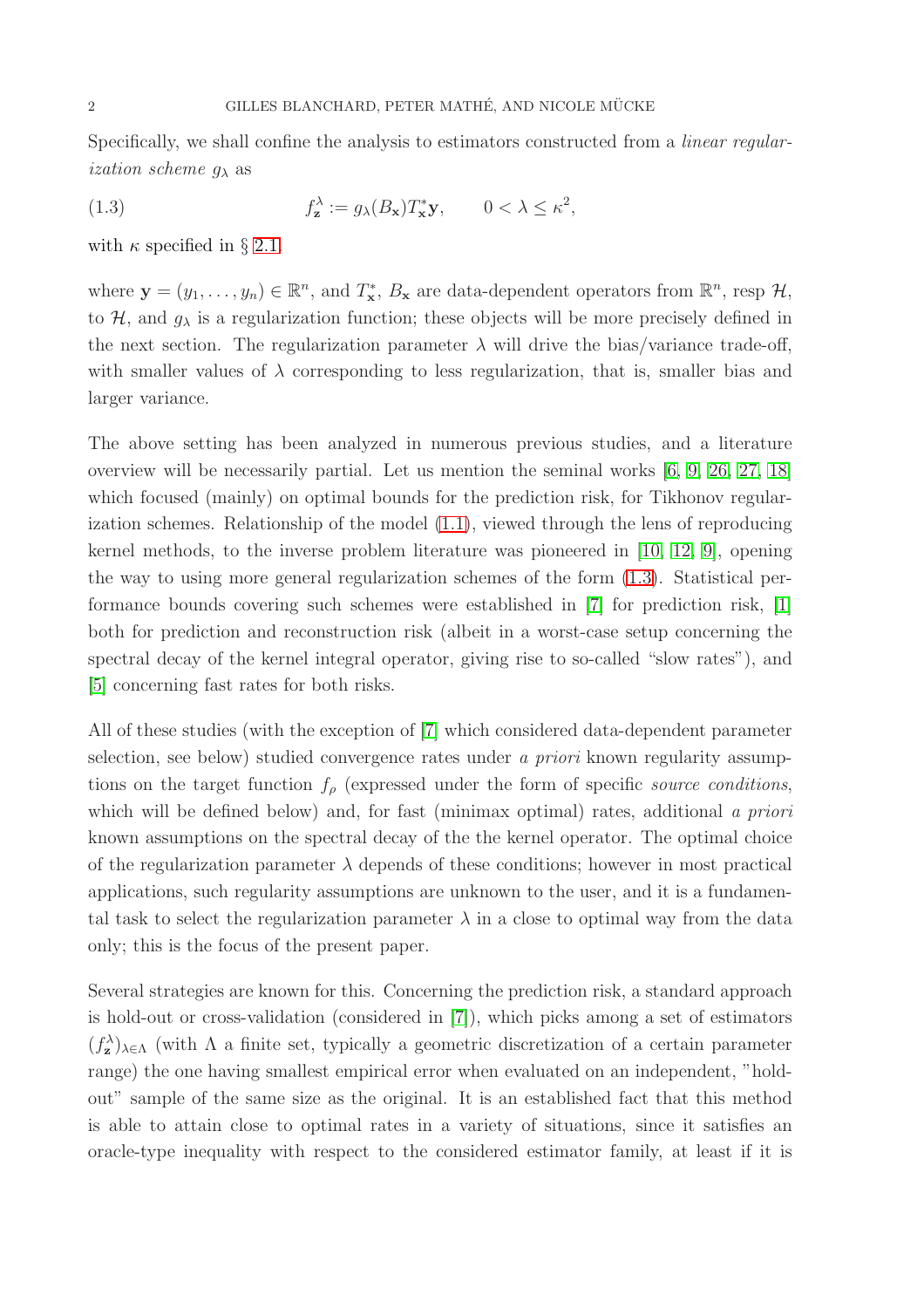assumed that Y is bounded  $[7, 4]$  $[7, 4]$ . It is crucial for this that the empirical excess risk is an accessible unbiased estimate of the population excess risk. Therefore, such a method will not be applicable for the  $H$ -norm risk (reconstruction error). When assuming smoothness properties under the form of source conditions for  $f_{\rho}$ , it is known that there exists a choice of the regularization parameter which is simultaneously minimax optimal over that smoothness class for the direct and for the reconstruction risk. One might therefore hope that the hold-out method parameter selection will return a parameter choice that also features optimality properties for the reconstruction risk: however, existence of one regularization parameter that is good for both risks (that is to say, is minimax rate optimal over a certain regularity class) is no guarantee that any arbitrary parameter which is good for prediction (e.g. as selected by the hold-out method), is also good for reconstruction: there could in principle be a range of parameters that are good for prediction, but only one element in that range that is also good for reconstruction, without guarantee that precisely that one will be selected by hold-out. We must therefore consider possible other approaches.

A prominent parameter choice strategy which uses only differences of estimators is based on Lepski˘ı's original idea [\[15\]](#page-27-5). This idea can be adopted in learning. Concerning the prediction risk  $(L^2(\rho_X)-\text{norm})$ , this was studied in [\[8\]](#page-26-6) (obtaining "slow rates"); and further in the monograph [\[17\]](#page-27-6), and the paper [\[16\]](#page-27-7), where fast prediction rates where obtained under some 'minimal smoothness' assumptions. Lepskiı's principle was recently used in learning within the context of empirical risk minimization over balls in the reproducing kernel Hilbert space. Here the size of the ball, which reflects the inherent solution smoothness, is chosen adaptively, see [\[20\]](#page-27-8) for details. This approach is not able to take into account additional properties of the marginal distribution  $\rho_X$ , as these are quantified in the effective dimension (in other words, once again only "slow rates" are considered in that work). We mention that Lepski<sup>'</sup>s principle can also be used for adaptation in the reconstruction risk (H-norm), but, as discussed above, any method concentrating only on adaptation for the one risk might be sub-optimal for the other.

The contributions of the present study are the following. We derive a data-dependent regularization parameter selection rule, based on a modified Lepski<sup>'</sup>'s principle, that is simultaneously adaptive in the sense of the prediction and the reconstruction risks. The simultaneous adaptation property is a new aspect of the method that has not appeared previously, up to our knowledge. This is achieved by using a selection rule based on a varying norm to measure difference of estimators, wherein the norm depends on the regularization parameter. We establish results showing simultaneous oracle-type inequalities for both risks, giving rise to fast (minimax optimal) convergence rates adapting to unknown source conditions of a general form, as well as to unknown spectral decay properties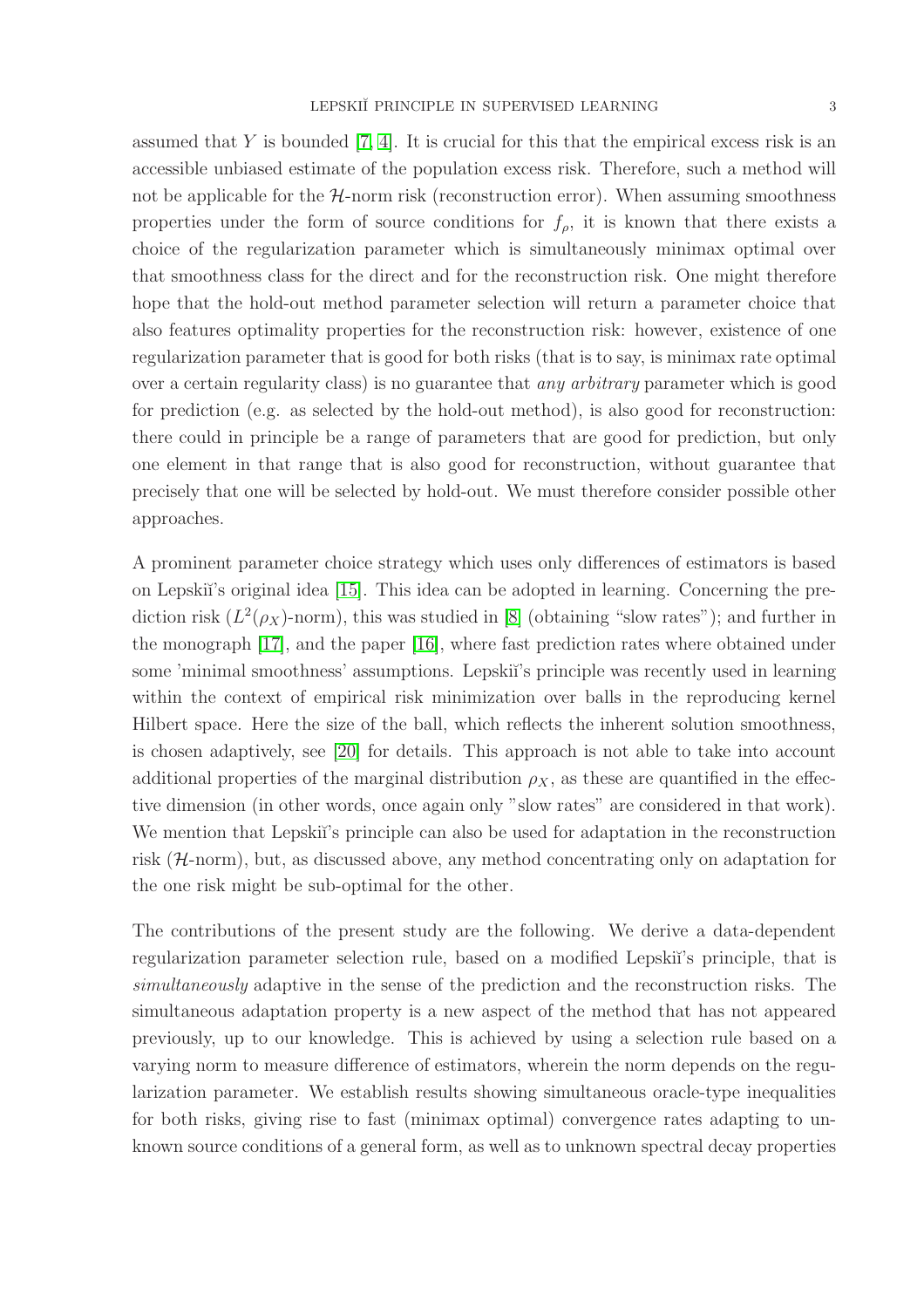of the kernel integral operator. We insist that in contrast to some earlier studies, the rule is entirely data-dependent: in particular the variance of the estimators, as represented by the so-called effective dimensionality of each estimator, and depending on the (a priori unknown) spectral decay of the kernel integral operator, is also estimated empirically, as is the "minimal" regularization parameter, which also depends on said effective dimension. In comparison to [\[16\]](#page-27-7) for the prediction risk, we also remove the "minimum smoothness" requirement. Finally, we argue that the selection rule is simple to put in practice, as the varying squared norm used in the rule is a linear combination of the (squared) empirical norm and  $H$ -norms of the estimators, both of which are readily accessible. The main ideas in this paper, especially concerning the extended Lepskii's principle, were introduced under a preliminary form in the third author's Ph.D. thesis [\[19\]](#page-27-9).

This paper is organized as follows: in Section [2,](#page-3-1) we introduce the setting and notation for supervised learning using (reproducing) kernel-based estimators and general regularization schemes. In Section [3,](#page-7-0) we present a first simultaneous adaptation result using the newly introduced modified Lepski<sup>\*</sup>'s principle, in a somewhat abstracted setting allowing us to put into light the main ideas. In Section [4,](#page-11-0) we present the actual method and bounds in the supervised learning setting. The appendix contains technical proofs, including in particular probabilistic estimates for various error terms used as fundamental building blocks for the main results. While estimates of a similar flavor have appeared in various earlier studies on reproducing kernel learning methods, we have adopted here a selfcontained approach, in passing streamlining or slightly extending earlier arguments. For instance, we introduce a technical device allowing us to let go of the assumption of operator monotonicity in the generalized source condition function appearing in all earlier studies.

## 2. Mathematical Framework in Supervised Learning

<span id="page-3-1"></span><span id="page-3-0"></span>2.1. Operators. We let  $\mathbf{Z} = \mathcal{X} \times \mathbb{R}$  denote the sample space, where the input space X is a standard Borel space. The relation between the input  $x \in \mathcal{X}$  and the output  $y \in \mathbb{R}$ is described by a unknown joint probability distribution  $\rho$  on  $\mathcal{X} \times \mathbb{R}$ . By  $\rho_X$  we denote the  $X-$  marginal distribution.

Based on a training set  $\mathbf{z} = (\mathbf{x}, \mathbf{y}) = ((x_1, y_1), ..., (x_n, y_n))$  drawn independently and identically distributed according to  $\rho$ , the goal in supervised learning is to find a function  $\hat{f} = \hat{f}_z : \mathcal{X} \to \mathbb{R}$  with small expected error

$$
\mathcal{E}(\hat{f}) = \int_{\mathcal{X} \times \mathbb{R}} (y - \hat{f}(x))^2 \, d\rho(x, y) \, .
$$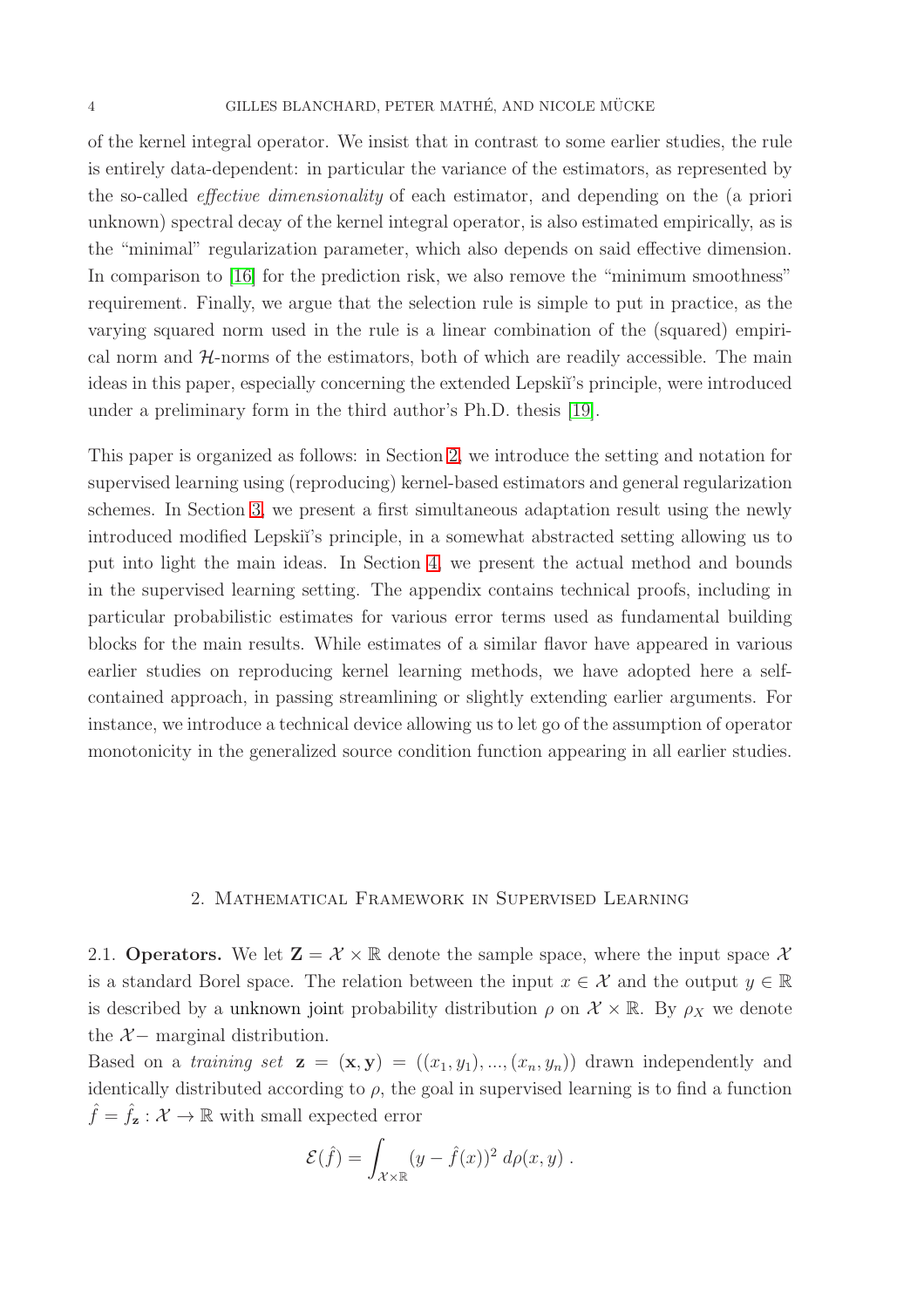It is well known that the minimizer of  $\mathcal{E}(\cdot)$  over  $L^2(\mathcal{X}, \rho_X)$  is the regression function, denoted by  $f_{\rho}$ , satisfying

$$
||f - f_{\rho}||_{\rho_X}^2 = \mathcal{E}(f) - \mathcal{E}(f_{\rho}), \qquad f \in L^2(\mathcal{X}, \rho_X),
$$

with  $\|\cdot\|_{\rho_X}$  being the  $L^2(\mathcal{X}, \rho)$ - norm.

It is common to search for an estimator in a hypothesis space  $\mathcal{H} \subset L^2(\mathcal{X}, \rho_X)$ , which we choose to be a separable reproducing kernel Hilbert space (RKHS)  $\mathcal{H} = \mathcal{H}_K$ , arising from a measurable positive semi-definite kernel  $K : \mathcal{X} \times \mathcal{X} \longrightarrow \mathbb{R}$ . For any  $x \in \mathcal{X}$  we denote  $K_x$  the element of H given by the function  $t \mapsto K(x, t)$ . We recall the fundamental "reproducing" property  $f(x) = \langle K_x, f \rangle_{\mathcal{H}}$  holding for any  $f \in \mathcal{H}, x \in \mathcal{X}$ . Additionally, we let K be bounded by  $\kappa^2 = \sup_{x \in \mathcal{X}} K(x, x)$ .

Following previous studies [\[10,](#page-27-3) [1,](#page-26-4) [5\]](#page-26-0) we consider the continuous inclusion  $T = T_{\rho_X}$ :  $\mathcal{H} \hookrightarrow L^2(\mathcal{X}, \rho_X)$  and its adjoint  $T^* = T^*_{\rho_X} : L^2(\mathcal{X}, \rho_X) \to \mathcal{H}$ , leading to the kernel second moment operator  $B = B_{\rho_X} = T^*T : \mathcal{H} \to \mathcal{H}$ , which can be shown to be positive, self-adjoint and trace class (and hence in particular compact), see e.g. [\[10\]](#page-27-3). Given a sample  $\mathbf{x} = (x_1, \dots, x_n) \in \mathcal{X}^n$ , we define the empirical counterparts  $T_{\mathbf{x}} : \mathcal{H} \to \mathbb{R}^n$  by  $(T_x f)_i = f(x_i) = \langle f, K_{x_i} \rangle_{\mathcal{H}}$  and, endowing  $\mathbb{R}^n$  with the normalized scalar product  $\langle u, v \rangle =$  $n^{-1}\sum_{i=1}^n u_i v_i$ , its adjoint  $T^*_\mathbf{x} : \mathbb{R}^n \to \mathcal{H}$  given by  $T^*_\mathbf{x} u = n^{-1}\sum_{i=1}^n u_i K_{x_i}$ . The empirical second moment operator is then given by  $B_x = T_x^*T_x$ . Moreover, we have the relations  $B = \mathbb{E}_{X \sim \rho_X}[K_X \otimes K_X^*], B_{\mathbf{x}} = n^{-1} \sum_{i=1}^n K_{x_i} \otimes K_{x_i}^*$ , and that  $||B_{\mathbf{x}}||_{\mathcal{H} \to \mathcal{H}}, ||B||_{\mathcal{H} \to \mathcal{H}} \leq \kappa^2$ . We refer to [\[9,](#page-26-1) [5\]](#page-26-0) for more details.

We shall use the moment inequality in Hilbert space, see [\[11,](#page-27-10) Chapt. 2.3], which asserts (for an arbitrary non-negative self-adjoint operator B) that for every  $0 \le \theta \le 1$  it holds true that

<span id="page-4-1"></span>(2.1) 
$$
\|B^{\theta} f\|_{\mathcal{H}} \le \|Bf\|_{\mathcal{H}}^{\theta} \|f\|_{\mathcal{H}}^{1-\theta}, \quad f \in \mathcal{H},
$$

2.2. **Regularization.** Regularization methods have emerged as a useful tool in Learning Theory for tackling the problem of overfitting and have been introduced in e.g. [\[28\]](#page-27-11), [\[23\]](#page-27-12), [\[14\]](#page-27-13). We confine ourselves to the class of *spectral regularization methods*  $\{g_{\lambda}\}_{\lambda}$ , examined in e.g. [\[12,](#page-27-4) [1,](#page-26-4) [6,](#page-26-2) [5\]](#page-26-0) but also in [\[3\]](#page-26-7) in a statistical setting. Here,  $0 < \lambda \leq \kappa$  denotes the regularization parameter. This class of methods contains the well known Tikhonov regularization, Landweber iteration or spectral cut-off. We recall its definition.

**Definition 1** (**Regularization function**). Let  $g : (0, \kappa^2] \times [0, \kappa^2] \longrightarrow \mathbb{R}$  be a function and write  $g_{\lambda} = g(\lambda, \cdot)$ . The family  $\{g_{\lambda}\}_{\lambda}$  is called *regularization function*, if there are positive constants  $\gamma_0$  and  $\gamma_{-1}$  such that for any  $0 < \lambda \leq \kappa^2$ :

<span id="page-4-0"></span>(2.2) 
$$
\sup_{0 < t \leq \kappa^2} |g_\lambda(t)| \leq \frac{\gamma_{-1}}{\lambda},
$$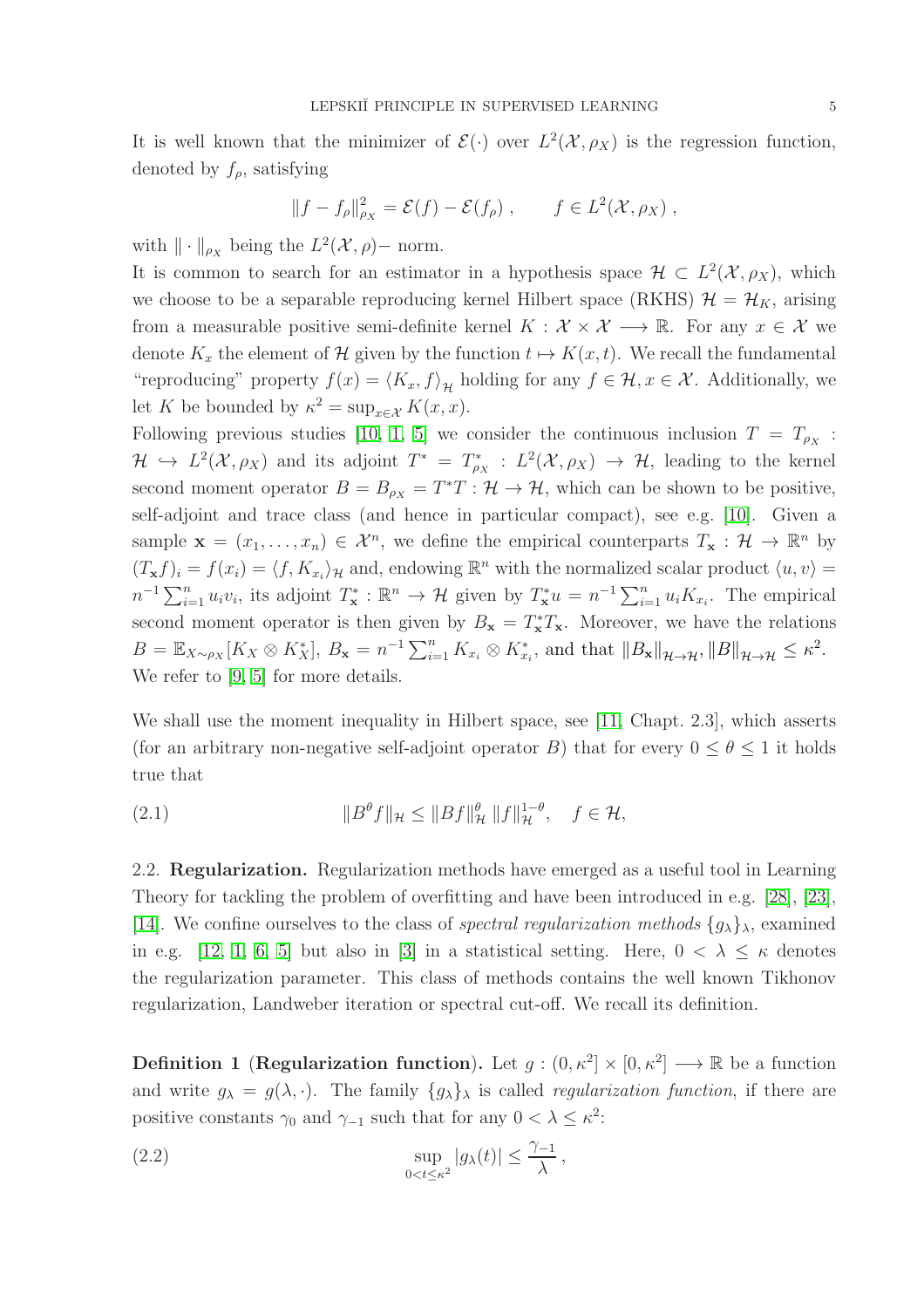and

(2.3) 
$$
\sup_{0 < t \leq \kappa^2} |r_{\lambda}(t)| \leq \gamma_0,
$$

where  $r_{\lambda}(t) := 1 - g_{\lambda}(t)t$  is the residual function. Observe that the latter property implies in particular

(2.4) 
$$
\sup_{0
$$

Given a regularization function  $g_{\lambda}$  we use spectral calculus to apply this to the self-adjoint nonnegative operator  $B_{\mathbf{x}}$ . Hence we consider the family  $f_{\mathbf{z}}^{\lambda}$  of (linear) estimators given by [\(1.3\)](#page-1-0), repeated here for convenience:

<span id="page-5-1"></span><span id="page-5-0"></span>
$$
f_{\mathbf{z}}^{\lambda} := g_{\lambda}(B_{\mathbf{x}}) T_{\mathbf{x}}^* \mathbf{y}, \quad 0 < \lambda \le \kappa^2,
$$

The above can be represented equivalently, using the "shift" formula, as a kernel expansion

(2.5) 
$$
f_{\mathbf{z}}^{\lambda} = n^{-1} \sum_{i=1}^{n} \alpha_i^{\lambda} K_{x_i} = T_{\mathbf{x}}^* \alpha^{\lambda}, \text{ where } \alpha^{\lambda} := g_{\lambda}(T_{\mathbf{x}} T_{\mathbf{x}}^*) \mathbf{y};
$$

since  $T_{\mathbf{x}}T_{\mathbf{x}}^{*}$  is a  $n \times n$  matrix (whose  $(i, j)$ -entry is equal to  $n^{-1}K(x_i, x_j)$ ), computation of  $f_{\mathbf{z}}^{\lambda}$  boils down to numerically feasible matrix computations.

The objective of this study is to provide adaptivity results for estimators  $f_{\mathbf{z}}^{\lambda}$ , where the final estimator is defined using an a posteriori parameter choice  $\hat{\lambda} = \hat{\lambda}(n, z)$  (see Defini-tion [5\)](#page-12-0), resulting in  $f_{\mathbf{z}}^{\hat{\lambda}}$ .

The quality of these estimators depends on the capability of the regularization to take into account smoothness, and this is concerned with the notion of a qualification. To this end we agree with the following concept.

<span id="page-5-2"></span>**Definition 2** (Index function). A continuous nondecreasing function  $\phi: [0, \kappa^2] \to \mathbb{R}^+$ which obeys  $\phi(0) = 0$  is called an index function. Index functions are endowed with the following partial order: for two index functions  $\phi_1, \phi_2$  we have  $\phi_1 \prec \phi_2$  (we say that  $\phi_2$ ) covers  $\phi_1$ ) if  $\phi_2/\phi_1$  is nondecreasing for  $x > 0$ .

<span id="page-5-3"></span>**Definition 3 (Qualification).** We call an index function  $\psi$  a qualification of the chosen regularization function  $g_{\lambda}$  if there is a constant  $\gamma_{\psi}$  such that

(2.6) 
$$
\sup_{0 < t \leq \kappa^2} |r_{\lambda}(t)| \psi(t) \leq \gamma_{\psi} \psi(\lambda), \quad \lambda > 0.
$$

We mention a standard and useful consequence of the above definitions obtained by interpolation.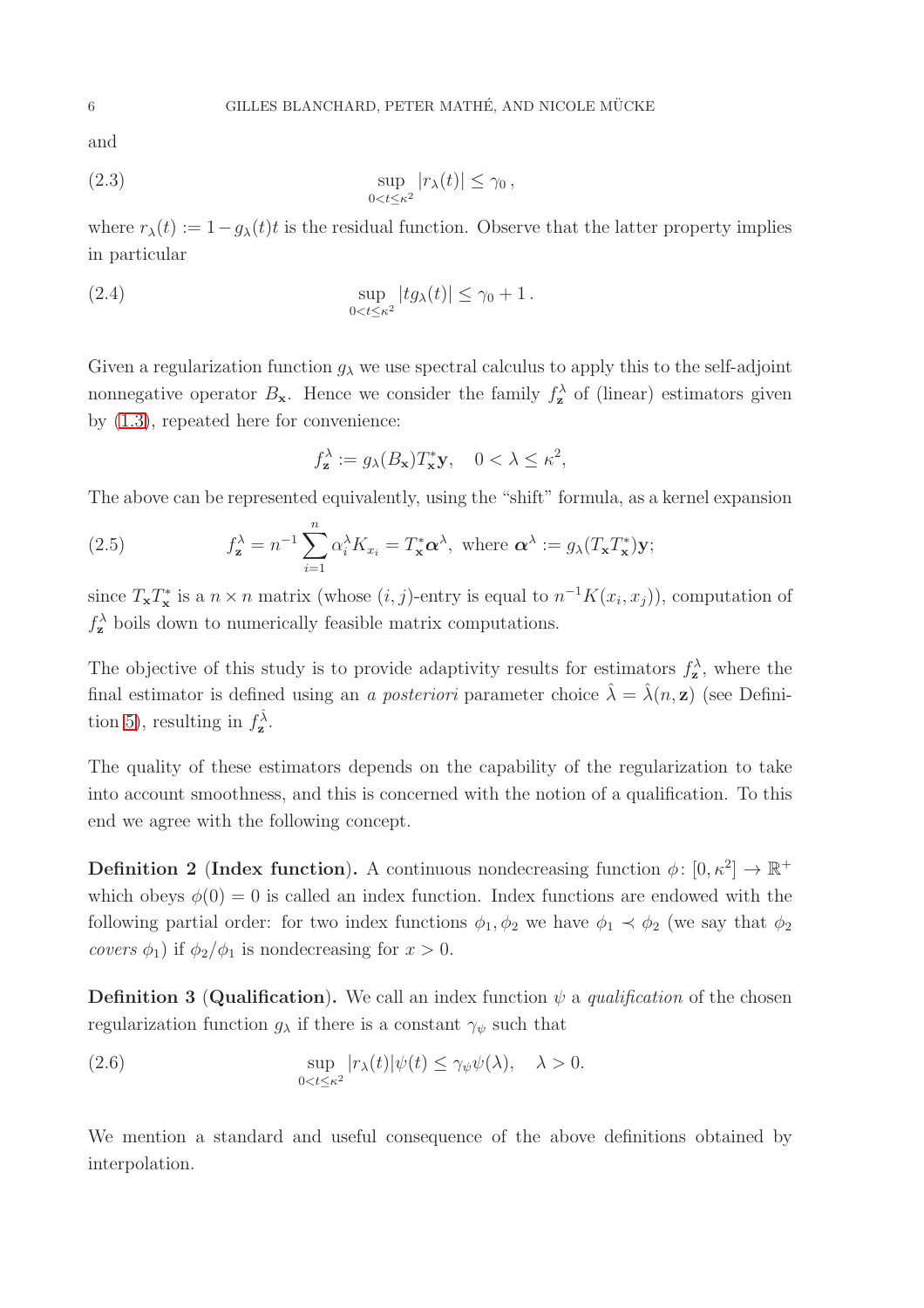<span id="page-6-0"></span>**Proposition 2.1.** Let  $g_{\lambda}$  be a regularization function with qualification  $\psi$ . Let  $\overline{\gamma}_{\psi}$  :=  $\max(\gamma_0+1, \gamma_{-1}, \gamma_{\psi})$ . Then for any  $\lambda \in (0, \kappa^2]$ :

• For any  $r \in [0, 1]$ :

(2.7) 
$$
\sup_{0 < t \le \kappa^2} |g_\lambda(t)| t^r \le \overline{\gamma}_{\psi} \lambda^{r-1}.
$$

• For any index function  $\phi$  covered by  $\psi$ :

(2.8) 
$$
\sup_{0 < t \leq \kappa^2} |r_{\lambda}(t)| \phi(t) \leq \overline{\gamma}_{\psi} \phi(\lambda).
$$

*Proof.* For the first statement, we have using  $(2.2)$ ,  $(2.4)$ , for any  $(t, \lambda) \in (0, \kappa^2] \times [0, \kappa^2]$ :

$$
|g_{\lambda}(t)|t^r = |g_{\lambda}(t)t|^r |g_{\lambda}(t)|^{1-r} \leq (\gamma_0 + 1)^r (\gamma_{-1}\lambda^{-1})^{1-r} \leq \overline{\gamma}_{\psi} \lambda^{r-1}.
$$

For the second statement, for any  $\lambda \in (0, \kappa^2]$ , if  $t \in [0, \lambda]$  we have by monotonicity of  $\phi$ :

$$
|r_{\lambda}(t)\phi(t)| \leq \gamma_0 \phi(\lambda) \leq \overline{\gamma}_{\psi}\phi(\lambda),
$$

while for  $t \in [\lambda, \kappa^2]$  we have by monotonicity of  $\psi/\phi$  and  $\psi$ -qualification:

$$
|r_{\lambda}(t)\phi'(t)| = |r_{\lambda}(t)\psi(t)|\frac{\phi(t)}{\psi(t)} \leq \gamma_{\psi}\psi(\lambda)\frac{\phi(\lambda)}{\psi(\lambda)} \leq \overline{\gamma}_{\psi}\phi(\lambda);
$$

together these two cases bring the announced statement.

Thus, if  $\psi$  covers  $\phi$  and  $\psi$  is a qualification of  $g_{\lambda}$ , then so is  $\phi$ .

2.3. Effective Dimension and Empirical Effective Dimension. The *effective di*mension is a key quantity for deriving learning rates in (semi-) supervised learning, parametrizing the effect of the input data through  $\rho_X$ , encapsulated in the second moment operator B. For  $\lambda \in (0, \kappa^2]$  we set

$$
\mathcal{N}(\lambda) = \text{Tr} \left[ (B + \lambda)^{-1} B \right].
$$

The empirical approximation, the empirical effective dimension

$$
\mathcal{N}_{\mathbf{x}}(\lambda) = \text{Tr}\big[ \; (B_{\mathbf{x}} + \lambda)^{-1} B_{\mathbf{x}} \; \big]
$$

can be computed from a set of unlabeled input data **x**. Just like  $\mathcal{N}(\lambda)$  is crucial for finding an a priori parameter choice rule leading to optimal rates of convergence, the empirical  $\mathcal{N}_{\mathbf{x}}(\lambda)$  is essential for defining an a posteriori parameter choice rule. As functions of  $\lambda > 0$ both the effective dimension and the empirical effective dimension are decreasing. Since B is trace class, we always have  $\mathcal{N}(\lambda) \leq \lambda^{-1} \text{Tr}[B] \leq \lambda^{-1} \kappa^2$  as an upper bound.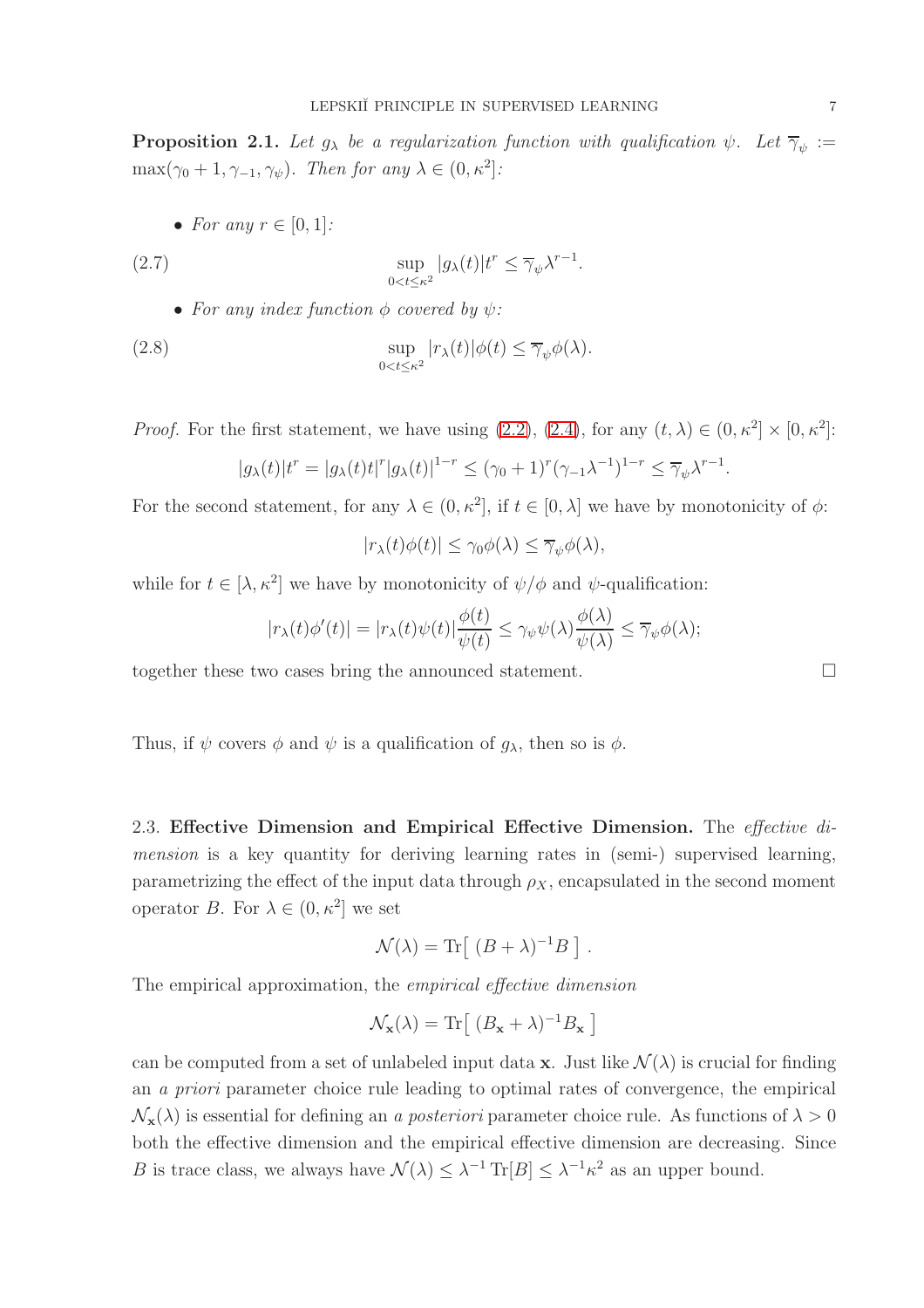Moreover, for  $q > 1$ , and since  $t/(t + \lambda/q) \leq qt/(t + \lambda)$  for positive  $t, \lambda$ , it follows that

(2.9) 
$$
\mathcal{N}_{\mathbf{x}}(\lambda/q) \leq q \mathcal{N}_{\mathbf{x}}(\lambda), \quad \lambda > 0,
$$

<span id="page-7-0"></span>which will prove useful, below.

## <span id="page-7-4"></span><span id="page-7-1"></span>3. GENERALIZED LEPSKIĬ PRINCIPLE

Our goal is to establish an adaptive choice of the regularization parameter  $\lambda > 0$  as this is achieved by the Lepski<sup> $\gamma$ </sup> principle. This works with a finite number of candidate estimates, and we therefore fix a finite grid

(3.1) 
$$
\Lambda := \left\{ \lambda_j, \quad \kappa^2 \ge \lambda_0 > \lambda_1 > \ldots > \lambda_m = \lambda_{\min} > 0 \right\},
$$

with  $m \geq 1$ ; we shall confine its choice later.

We fix the sample size  $n$ . It will be transparent from the subsequent analysis that (a priori) error estimates involve an (unknown, non-positive, non-decreasing) function  $\lambda \mapsto \mathcal{A}(\lambda)$ (informally referred to as "approximation error term"), and the (positive, decreasing) function

<span id="page-7-2"></span>(3.2) 
$$
\mathcal{S}(n,\lambda) := \frac{\sigma \sqrt{\mathcal{N}(\lambda) \vee 1} + M/5}{\sqrt{\lambda n}}, \quad \lambda > 0,
$$

(informally referred to as "estimation error term"), where the parameters M and  $\sigma$  are model specific. Details for the roles of M and  $\sigma$  (related to noise moments) will be given in Section [4.](#page-11-0) These parameters are assumed to be known – or an upper bound on it.

Also, in order to access the prediction norm we shall use the isometry

<span id="page-7-3"></span>(3.3) 
$$
\|g\|_{L^2(\rho)} = \|B^{1/2}g\|_{\mathcal{H}}, \quad g \in \mathcal{H}.
$$

for which we also have an empirical counterpart for the empirical measure  $\widehat{\rho}_n = \frac{1}{n}$  $\frac{1}{n} \sum_{i=1}^n \delta_{z_i}$ :

(3.4) 
$$
\left(\frac{1}{n}\sum_{i=1}^{n}g^{2}(X_{i})\right)^{\frac{1}{2}} = \|g\|_{L^{2}(\widehat{\rho}_{n})} = \|B_{\mathbf{x}}^{1/2}g\|_{\mathcal{H}}, \quad g \in \mathcal{H}.
$$

In particular, error bounds are given from

(3.5) 
$$
||g||_{L^{2}(\rho)} = ||B^{1/2}g||_{\mathcal{H}} \le ||(B+\lambda)^{1/2}g||_{\mathcal{H}}, \quad g \in \mathcal{H}.
$$

To apply the Lepski<sup> $\check{\theta}$ </sup> principle, the unavailable (population) functions  $\mathcal{S}(n, \lambda)$  and B will be replaced by their sample version  $\mathcal{S}_{\mathbf{x}}(n,\lambda)$  (i.e. wherein N is replaced by  $\mathcal{N}_{\mathbf{x}}$ ) and  $B_{\mathbf{x}}$ . With high probability, and this will be formulated precisely later, quantities involving  $B_{\mathbf{x}}$ and  $S_{\mathbf{x}}$  will be close to the population quantities.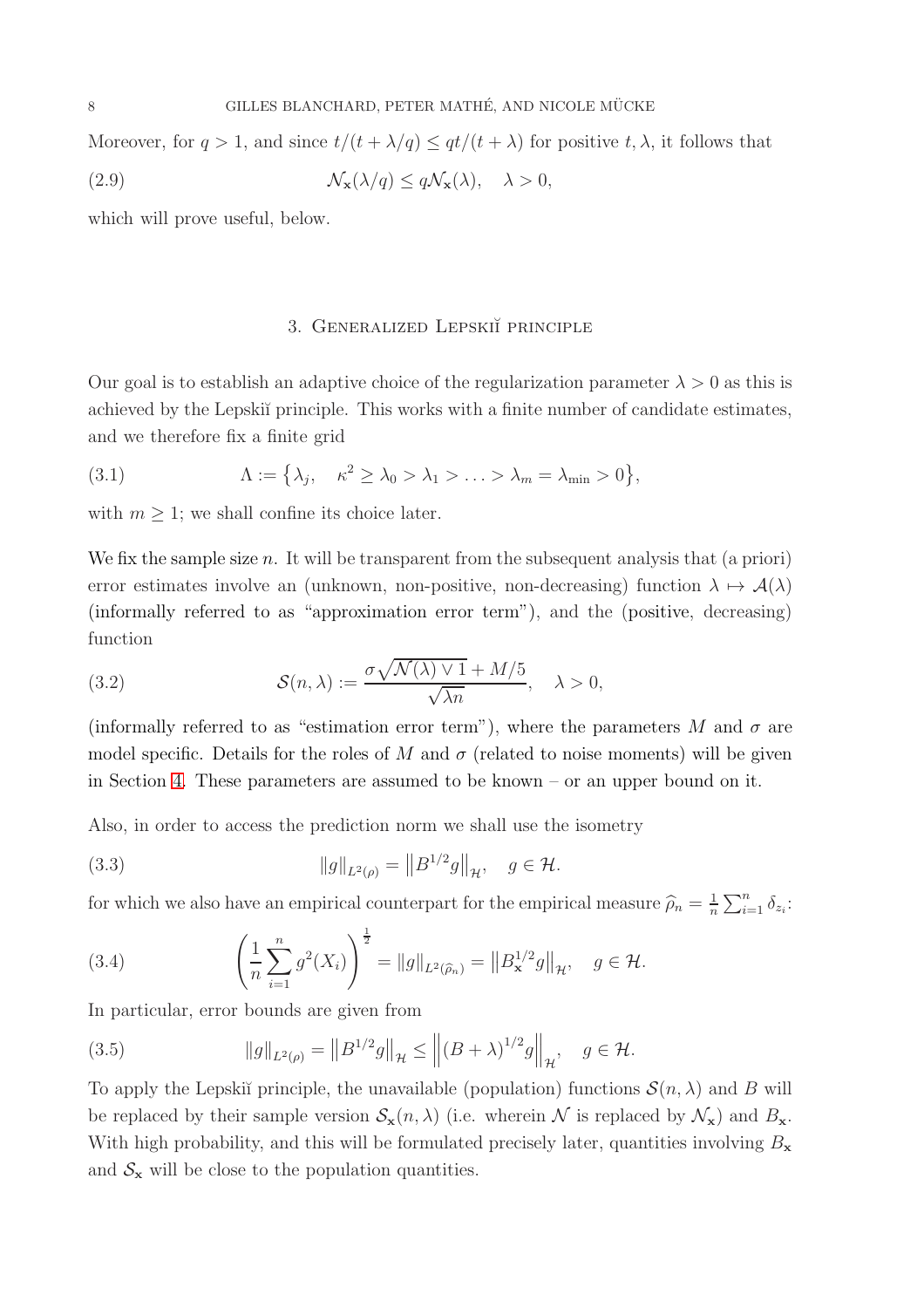In order to separate clearly the arguments, we will concentrate in this section on a purely deterministic argument underlying the Lepski˘ı principle, which will be first expressed in a somewhat abstract version. More precisely, we make the following assumption, where  $\Lambda$ is the grid specified in [\(3.1\)](#page-7-1).

<span id="page-8-1"></span>**Assumption 1.** There exists a positive self-adjoint operator A and constant  $C > 0$  such that, for any  $\lambda \in \Lambda$ , there exists a function  $f^{\lambda} \in \mathcal{H}$  satisfying

<span id="page-8-0"></span>(3.6) 
$$
\left\| (A + \lambda)^{1/2} (f_{\rho} - f^{\lambda}) \right\|_{\mathcal{H}} \leq C \sqrt{\lambda} (\mathcal{A}(\lambda) + \mathcal{S}(\lambda)),
$$

where the function  $\lambda \in [0, \kappa^2] \mapsto \mathcal{A}(\lambda) \in \mathbb{R}_+$  is non-decreasing with  $\mathcal{A}(0) = 0$ ; and the function  $\lambda \in [0, \kappa^2] \mapsto \sqrt{\lambda} \mathcal{S}(\lambda) \in \mathbb{R}_+$  is non-increasing.

The following estimate will be further used in the sequel. It gives a consequence and interpretation of [\(3.6\)](#page-8-0).

<span id="page-8-2"></span>**Proposition 3.1.** Asssume A is a positive self-adjoint operator on  $H$ , and the element  $h \in \mathcal{H}$  satisfies  $\left\| (A + \lambda)^{\frac{1}{2}} h \right\| \le$  $\sqrt{\lambda}F(\lambda)$  for some  $\lambda > 0$  and some function  $F : \mathbb{R}_+ \to \mathbb{R}_+$ . Then for any  $s \in [0, \frac{1}{2}]$  $\frac{1}{2}$ :

(3.7) kA <sup>s</sup>hk ≤ <sup>λ</sup> <sup>s</sup>F(λ).

*Proof.* For  $s = \frac{1}{2}$  $\frac{1}{2}$ , it holds

$$
||A^{\frac{1}{2}}h|| \leq ||A^{\frac{1}{2}}(A+\lambda)^{-\frac{1}{2}}|| ||(A+\lambda)^{\frac{1}{2}}h|| \leq \sqrt{\lambda}F(\lambda).
$$

For  $s = 0$ , we have

$$
||h|| \leq \lambda^{-\frac{1}{2}} ||\lambda^{\frac{1}{2}} h|| \leq \lambda^{-\frac{1}{2}} ||(A+\lambda)^{\frac{1}{2}} h|| \leq F(\lambda).
$$

Finally, by interpolation between the two last inequalities, for  $s \in [0, \frac{1}{2}]$  $\frac{1}{2}$ :

$$
||A^{s}h|| \le ||h||^{1-2s} ||A^{\frac{1}{2}}h||^{2s} \le \lambda^{s} F(\lambda).
$$

 $\Box$ 

Now we can formulate the parameter choice in this abstracted framework; it is based on a modified Lepskii's method (or "balancing principle").

Definition 4 (Parameter choice, abstract version). We consider the notation from As-sumption [1.](#page-8-1) For the grid  $\Lambda$  from  $(3.1)$  we set

<span id="page-8-3"></span>(3.8)

$$
\mathcal{M}(\Lambda) := \left\{ \lambda \in \Lambda \; : \; \left\| (A + \lambda')^{1/2} (f^{\lambda} - f^{\lambda'}) \right\|_{\mathcal{H}} \leq 4C\sqrt{\lambda'} \mathcal{S}(\lambda'), \; \forall \lambda' \in \Lambda, \text{ s.t. } \lambda' \leq \lambda \right\}.
$$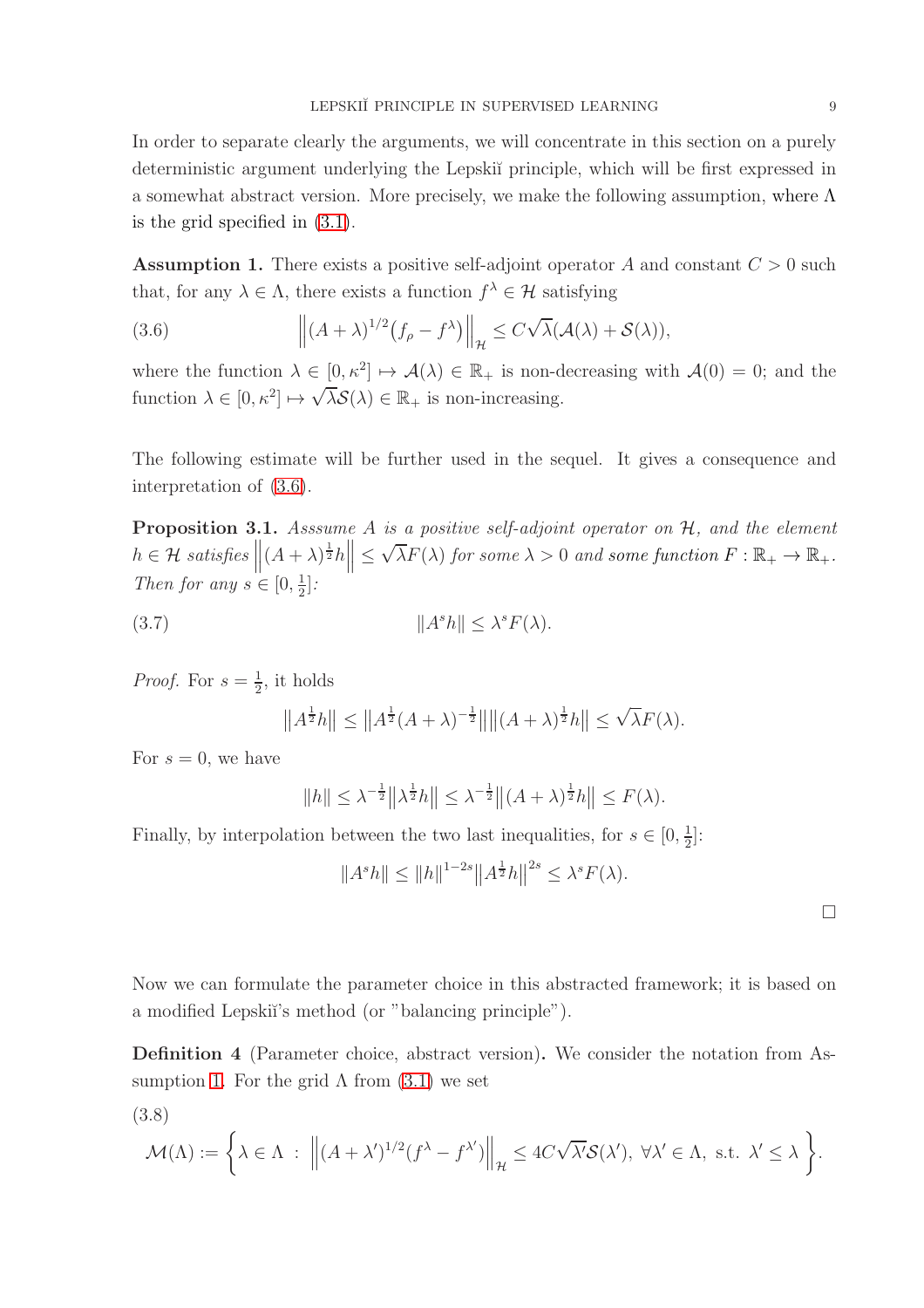The balancing parameter is given as

<span id="page-9-0"></span>(3.9) 
$$
\hat{\lambda} := \max \mathcal{M}(\Lambda) ;
$$

obviously this quantity is always well-defined since  $\lambda_{\min} \in \mathcal{M}(\Lambda)$ .

This parameter choice has the remarkable property of simultaneous adaptivity in several norms  $||A^s \cdot ||_{\mathcal{H}}$  for  $0 \leq s \leq 1/2$ . This is formulated in the following main result.

Let  $\lambda_*$  be given as

<span id="page-9-1"></span>(3.10) 
$$
\lambda_* := \max(\{\lambda \in \Lambda, \quad \mathcal{A}(\lambda) \leq \mathcal{S}(\lambda)\} \cup \{\lambda_{\min}\}).
$$

The value  $\lambda_*$  is unknown to us, since the function  $\mathcal A$  is.

<span id="page-9-4"></span>**Theorem 3.2.** Suppose Assumption [1](#page-8-1) holds. For the parameters  $\hat{\lambda}$  and  $\lambda_*$  from [\(3.9\)](#page-9-0) and [\(3.10\)](#page-9-1), respectively, the following holds true:

(1) The parameter  $\hat{\lambda}$  satisfies  $\hat{\lambda} \geq \lambda_*$ , and it obeys

(3.11) 
$$
\|(A+\hat{\lambda})^{\frac{1}{2}}(f_{\rho}-f^{\hat{\lambda}})\| \leq 6C\sqrt{\lambda_*}\widetilde{\mathcal{S}}(\lambda_*),
$$

<span id="page-9-3"></span><span id="page-9-2"></span>where  $\widetilde{\mathcal{S}}(\lambda_*) := \max(\mathcal{S}(\lambda_*), \mathcal{A}(\lambda_*)).$ 

<span id="page-9-5"></span>(2) If it holds that  $\mathcal{S}(\lambda_k) \leq C_{\mathcal{S}} \mathcal{S}(\lambda_{k-1})$  for  $k = 1, \ldots, m$  for some constant  $C_{\mathcal{S}} > 1$ , then for any  $s \in [0, \frac{1}{2}]$  $\frac{1}{2}$ :

(3.12) 
$$
\lambda_*^s \widetilde{\mathcal{S}}(\lambda_*) \leq C_{\mathcal{S}} \min_{\lambda \in [\lambda_{\min}, \lambda_0]} \left\{ \lambda^s (\mathcal{A}(\lambda) + \mathcal{S}(\lambda)) \right\}.
$$

(Note that  $\widetilde{\mathcal{S}}(\lambda_*) \neq \mathcal{S}(\lambda_*)$  can only possibly happen in the "edge" case  $\lambda_* = \lambda_{\min}$ .)

Observe that, via Proposition [3.1,](#page-8-2) the estimate [\(3.11\)](#page-9-2) leads to a control of  $||f_{\rho} - f^{\hat{\lambda}}||$ as well as (in the case A could be formally taken equal to the operator B defined in Section [2.1\)](#page-3-0)  $||B^{\frac{1}{2}}(f_{\rho}-f^{\hat{\lambda}})||_{\mathcal{H}} = ||f_{\rho}-f^{\hat{\lambda}}||_{L^{2}(\rho)},$  which thanks to the second estimate [\(3.12\)](#page-9-3), can be interpreted as an oracle-type inequality for both of these error measures.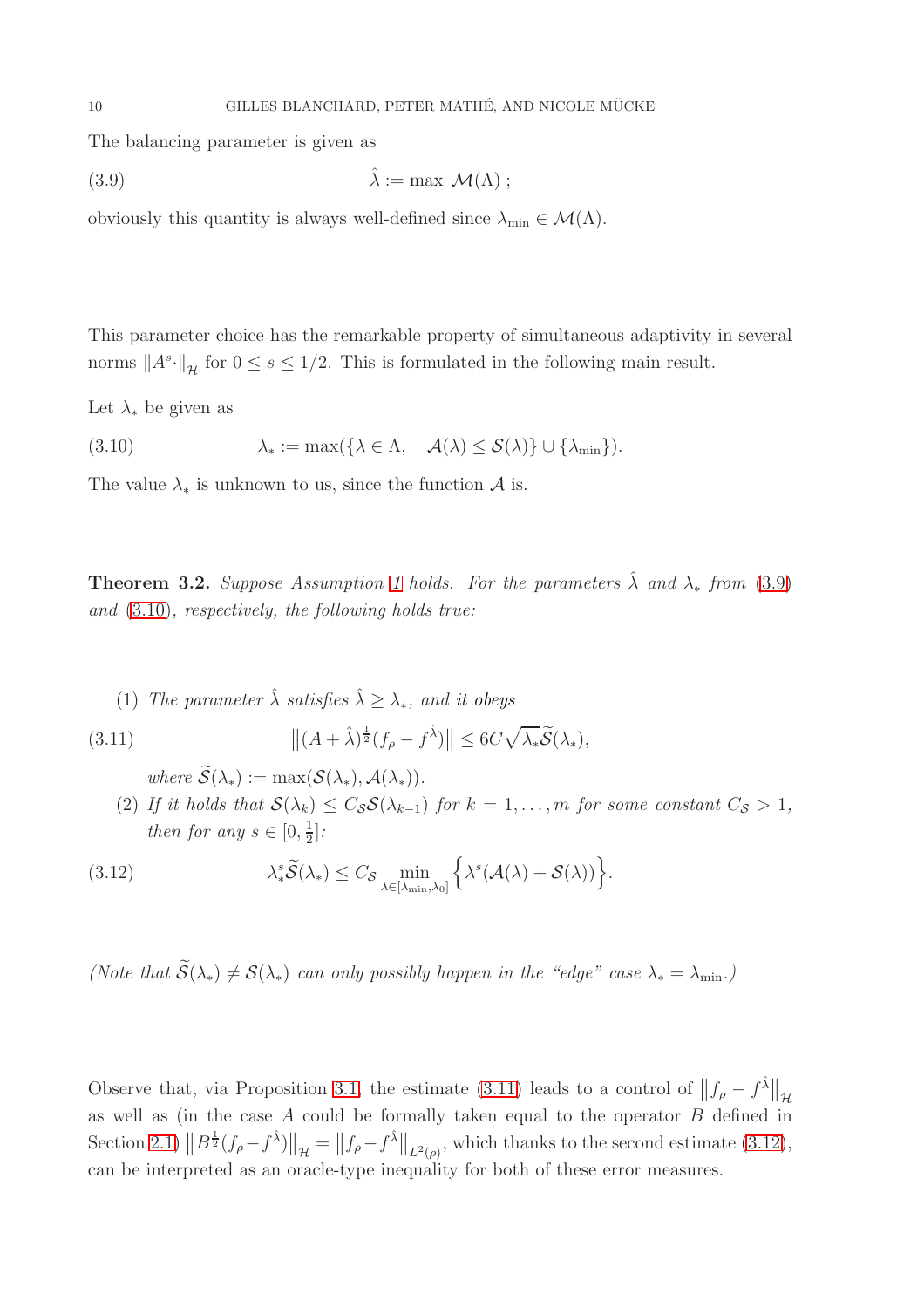*Proof of Theorem [3.2.](#page-9-4)* Assume first that  $\lambda_* > \lambda_{\min}$ , so that  $\mathcal{A}(\lambda_*) \leq \mathcal{S}(\lambda_*)$  holds. Then for any  $\lambda \in \Lambda$  with  $\lambda \leq \lambda_*$  we find that

$$
||(B + \lambda)^{\frac{1}{2}}(f^{\lambda} - f^{\lambda_{*}})||
$$
  
\n
$$
\leq ||(B + \lambda)^{\frac{1}{2}}(f^{\lambda} - f_{\rho})|| + ||(B + \lambda)^{\frac{1}{2}}(f^{\lambda_{*}} - f_{\rho})||
$$
  
\n
$$
\leq ||(B + \lambda)^{\frac{1}{2}}(f^{\lambda} - f_{\rho})|| + ||(B + \lambda)^{\frac{1}{2}}(B + \lambda_{*})^{-\frac{1}{2}}|| ||(B + \lambda_{*})^{\frac{1}{2}}(f^{\lambda_{*}} - f_{\rho})||
$$
  
\n
$$
\leq C\sqrt{\lambda}(\mathcal{A}(\lambda) + \mathcal{S}(\lambda)) + C\sqrt{\lambda_{*}}(\mathcal{A}(\lambda_{*}) + \mathcal{S}(\lambda_{*}))
$$
  
\n
$$
\leq 2C\sqrt{\lambda}\mathcal{S}(\lambda) + 2C\sqrt{\lambda_{*}}\mathcal{S}(\lambda_{*})
$$
  
\n
$$
\leq 4C\sqrt{\lambda}\mathcal{S}(\lambda),
$$

so that  $\lambda_*$  belongs to the set appearing in [\(3.8\)](#page-8-3), and thus  $\hat{\lambda} \geq \lambda_*$ . Finally, in the initially excluded case  $\lambda_* = \lambda_{\min}$ , obviously this conclusion still holds. This in turn yields

$$
||(B + \lambda_*)^{\frac{1}{2}}(f_{\rho} - f^{\hat{\lambda}})|| \le ||(B + \lambda_*)^{\frac{1}{2}}(f_{\rho} - f^{\lambda_*)}|| + ||(B + \lambda_*)^{\frac{1}{2}}(f^{\lambda_*} - f^{\hat{\lambda}})||
$$
  
\n
$$
\le 2C\sqrt{\lambda_*}\widetilde{\mathcal{S}}(\lambda_*) + 4C\sqrt{\lambda_*}\mathcal{S}(\lambda_*)
$$
  
\n
$$
\le 6C\sqrt{\lambda_*}\widetilde{\mathcal{S}}(\lambda_*)
$$

using  $(3.6)$  and  $(3.8)$  for the first and second term, respectively, establishing  $(3.11)$ .

For the proof of the oracle property [\(3.12\)](#page-9-3), define  $\lambda_*^+$  $* := \min\{\lambda' \in \Lambda : \lambda' > \lambda_*\}$  (which is well-defined, provided  $\lambda_* < \lambda_0 = \max \Lambda$ ; exclude for now the case  $\lambda_* = \lambda_0$ ). Observe that  $\lambda_*^+ > \lambda_*$  must correspond to two consecutive indices in  $\Lambda$ , so that by assumption we have  $\mathcal{S}(\lambda_*) \leq C_{\mathcal{S}} \mathcal{S}(\lambda_*^+$ <sup>+</sup>); also by definition of  $\lambda_*$ , we have  $\mathcal{A}(\lambda^+_*)$  $(*) > S(\lambda^+_*)$ ∗ ).

We consider two cases for  $\lambda \in [\lambda_{\min}, \lambda_0]$ :

- $\bullet \ \lambda \leq \lambda_*^+$ <sup>+</sup> : In this case, noticing that  $\lambda \mapsto \lambda^s \mathcal{S}(\lambda)$  is non-increasing for  $s \in [0, \frac{1}{2})$  $\frac{1}{2}$ ,  $\lambda^s(\mathcal{A}(\lambda) + \mathcal{S}(\lambda)) \geq \lambda^s \mathcal{S}(\lambda) \geq (\lambda_*^+$ <sup>+</sup> $\int_{0}^{+\infty} S(\lambda^+_*)^s$ <sup>+</sup> $\geq C_{\mathcal{S}}^{-1} \lambda_*^s \mathcal{S}(\lambda_*).$
- $\lambda > \lambda_*^+$ : We can then bound

$$
\lambda^s(\mathcal{A}(\lambda)+\mathcal{S}(\lambda))\geq \lambda^s\mathcal{A}(\lambda)\geq \lambda^s_*\mathcal{A}(\lambda^+_*)\geq \lambda^s_*\mathcal{S}(\lambda^+_*)\geq C_{\mathcal{S}}^{-1}\lambda^s_*\mathcal{S}(\lambda_*).
$$

This establishes [\(3.12\)](#page-9-3) if  $\widetilde{\mathcal{S}}(\lambda_*) = \mathcal{S}(\lambda_*)$ ; otherwise, it must be the case that  $\widetilde{\mathcal{S}}(\lambda_*) = \mathcal{A}(\lambda_*)$ and  $\lambda_* = \lambda_{\min}$ , in which case [\(3.12\)](#page-9-3) obviously holds since  $A$  is non-decreasing.

Finally coming back to the edge situation  $\lambda_* = \lambda_0 = \max \Lambda$  first put aside above, we then only have to consider  $\lambda \leq \lambda_*$  and a straightforward modification of the argument in the first case above yields  $\lambda^s(\mathcal{A}(\lambda) + \mathcal{S}(\lambda)) \geq \lambda^s_* \mathcal{S}(\lambda_*)$ .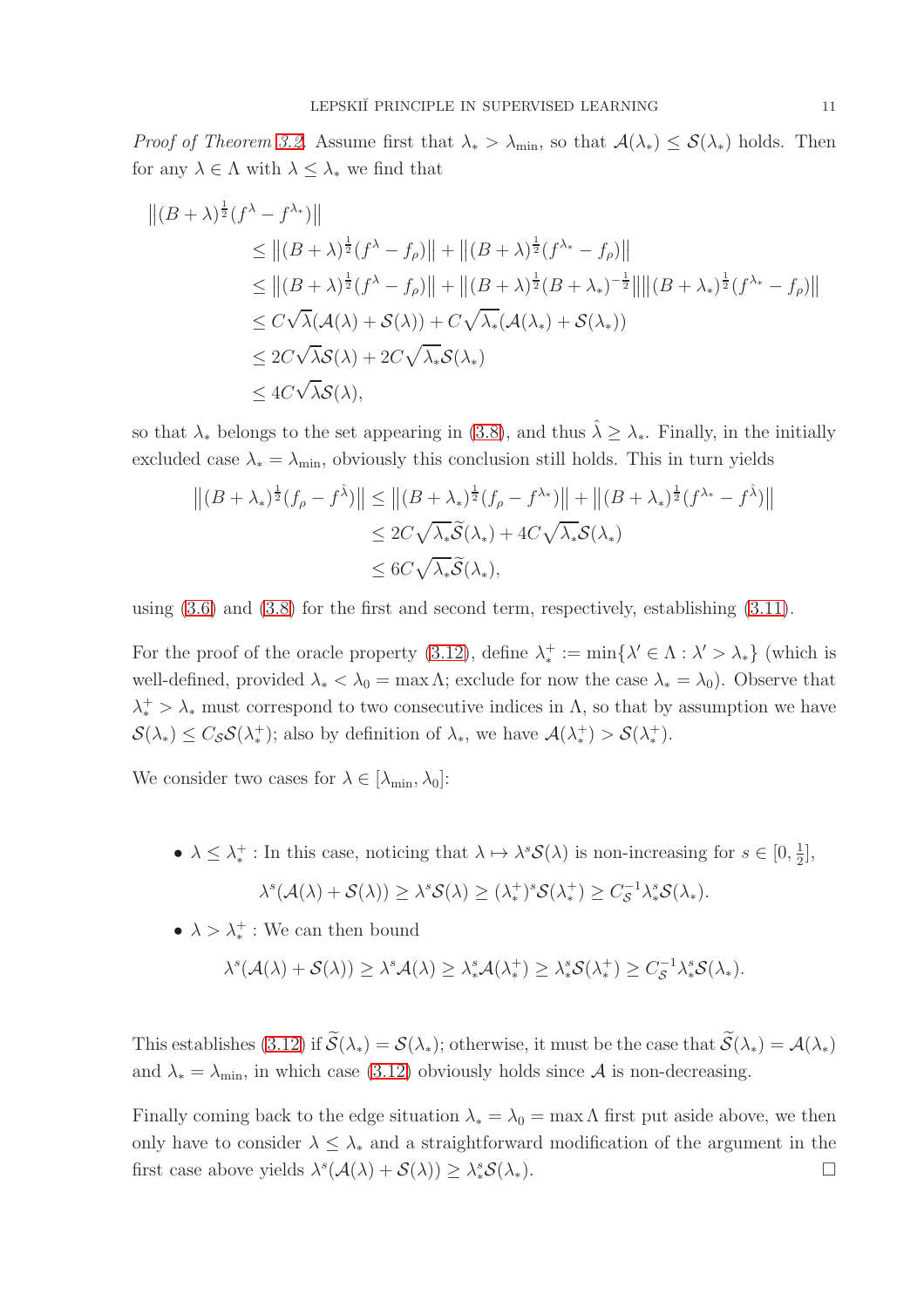## <span id="page-11-0"></span>12 GILLES BLANCHARD, PETER MATHÉ, AND NICOLE MÜCKE

## 4. Bounds in the supervised learning setting

In order to validate the usage of the generalized Lepski<sup> $\gamma$ </sup> principle from Section [3](#page-7-0) we now need to make an assumption of the distribution of the noise  $\varepsilon$  in the model [\(1.1\)](#page-0-0), and we make the following Bernstein-type moment inequality assumption:

<span id="page-11-1"></span>Assumption 2. The data generating distribution is such that there exists positive constants  $\sigma$ , M with

(4.1) 
$$
\mathbb{E}_{(X,Y)\sim\rho}(Y - f_{\rho}(X))^k \leq \frac{k!}{2}\sigma^2 M^{k-2},
$$

for all integers  $k \geq 2$ .

Note again that we constantly assume that the constants  $\sigma$ , M are known, or at least valid upper bounds. An upper confidence bound holding with large probability would also be suitable, but we don't touch the subject of estimating noise variance in this paper.

In the abstract version of the (modified) Lepski<sup>\*</sup>'s method presented in the previous section, taking formally  $A := B$  would lead to a parameter choice depending on unobserved population quantities, which would not be an a posteriori choice. In the present section, we turn to establishing an error bound for an estimator which only depends on observable quantities (and of quantities which are assumed to be known such as M and  $\sigma$ ). For this, the gist of the approach is to establish that Assumption [1](#page-8-1) holds on an event of high probability, for entirely empirical quantities; then, provided this event is satisfied, we will be able to apply Theorem [3.2.](#page-9-4)

Let us specify some definitions first. For the sake of simplicity, we will consider a geometrically regular grid of factor  $q > 1$ , i.e. the set of candidate regularization parameters will be

$$
\Lambda^{(q)} := \left\{ \lambda_i = \kappa^2 q^{-i}, i \in \mathbb{N} \right\}.
$$

Note that only finite subsets of the above grid, with a minimum element either deterministic or data-dependent, will be considered in the sequel. In the rest of this section we assume  $q$  to be fixed. Since our estimates will be based on exponential deviation probabilities, we will denote

$$
\widetilde{L}_{\eta,n} := 2 \log \bigg( \frac{8 \log n}{\eta \log q} \bigg),\,
$$

where  $\eta \in (0,1)$  will denote the (small) probability of the favorable event not being satisfied, and which is assumed to be fixed a priori. For practical purposes, one can for instance think of  $\eta$  as being some negative power of the number of training examples n, so that  $L_{\eta,n}$  is a logarithmic factor in n; alternatively, if a fixed small probability of failure  $\eta$  is deemed acceptable for any n, the factor  $\bar{L}_{n,n}$  is only  $\mathcal{O}(\log \log n)$ .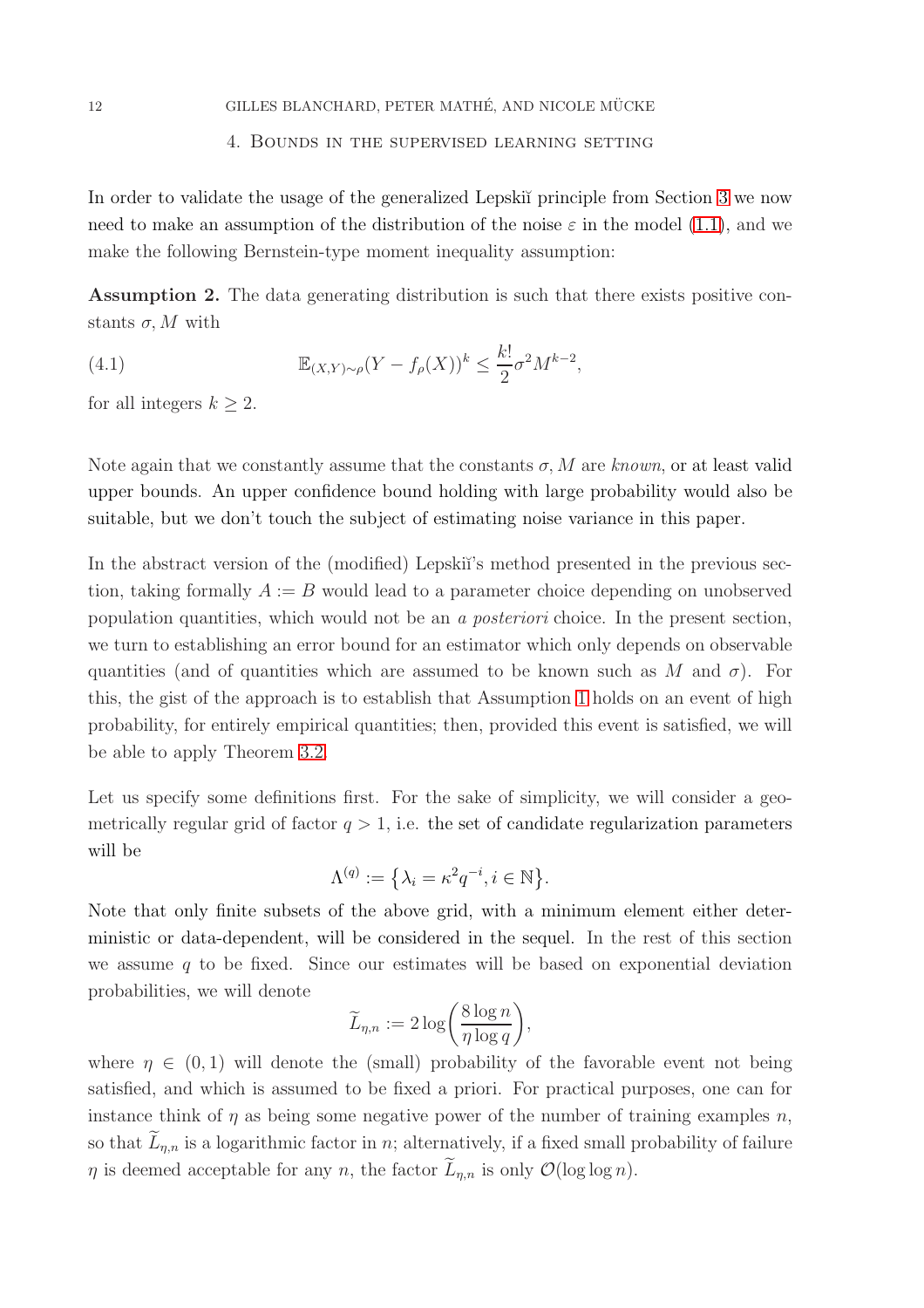Let

(4.2) 
$$
\mathcal{S}_{\mathbf{x}}(n,\lambda) := \frac{\sigma \sqrt{2(\mathcal{N}_{\mathbf{x}}(\lambda) \vee 1)} + M/5}{\sqrt{\lambda n}}, \quad \lambda > 0,
$$

be an empirical version of  $\mathcal{S}(\lambda)$  from [\(3.2\)](#page-7-2) (the numerical constants are for technical convenience but don't have any special meaning here). We will also define a data-dependent (and therefore random) grid of parameters. The motivation for this is that the main error estimate involves  $\sqrt{\lambda}S_{\mathbf{x}}(\lambda)$  as a term, so one might as well restrict the search to the region where this term is at most of order 1. We thus define

<span id="page-12-1"></span>(4.3) 
$$
\Lambda_{\mathbf{x}} := \left\{ \lambda \in \Lambda^{(q)} \text{ s.t. } \lambda \geq 100 \kappa^2 \widetilde{L}_{\eta,n}^2 / n \text{ and } \lambda \geq 3 \kappa^2 (\mathcal{N}_{\mathbf{x}}(\lambda) \vee 1) / n \right\}.
$$

In principle, it could happen that  $\Lambda_{\mathbf{x}}$  is empty, in which case the procedure below will be undefined (formally, the parameter  $\hat{\lambda}_z$  can be taken equal to  $\kappa^2$  in that case). This does not contradict the performance bounds to come, since it will be clear from their proof that at least for n big enough then with high probability the grid  $\Lambda_{\mathbf{x}}$  will be non empty.

We can now define the purely data-driven parameter choice.

<span id="page-12-0"></span>**Definition 5** (Data-driven parameter choice). Let  $(f_{\mathbf{z}}^{\lambda})_{\lambda \in (0,\kappa^2]}$  be a family of regularized estimates as defined in [\(1.3\)](#page-1-0) using a regularization function of qualification  $\psi$ , and  $\overline{\gamma}_{\psi}$  be defined as in Proposition [2.1.](#page-6-0) For the grid  $\Lambda_{\mathbf{x}}$  from [\(4.3\)](#page-12-1), we set

<span id="page-12-2"></span>(4.4) 
$$
\mathcal{M}_{\mathbf{z}}(\Lambda_{\mathbf{x}}) := \left\{ \lambda \in \Lambda_{\mathbf{x}} : \left\| (B_{\mathbf{x}} + \lambda')^{1/2} (f_{\mathbf{z}}^{\lambda} - f_{\mathbf{z}}^{\lambda'}) \right\|_{\mathcal{H}} \leq 64 \overline{\gamma}_{\psi} \widetilde{L}_{\eta, n} \sqrt{\lambda'} \mathcal{S}_{\mathbf{x}}(\lambda'),
$$
  
 $\forall \lambda' \in \Lambda_{\mathbf{x}}, \text{ s.t. } \lambda' \leq \lambda \right\}.$ 

The data-driven balancing parameter is given as

(4.5) 
$$
\hat{\lambda}_{\mathbf{z}} := \max \mathcal{M}_{\mathbf{z}}(\Lambda_{\mathbf{x}}).
$$

Remark 1. The parameter  $\hat{\lambda}_z$  is indeed an a posteriori choice since it only depends on quantities that are assumed known to the user and empirical quantities. Furthermore, the computation itself is relatively easy since the norm appearing in [\(4.4\)](#page-12-2) can be rewritten as

<span id="page-12-3"></span>
$$
\left\| (B_{\mathbf{x}} + \lambda')^{1/2} (f_{\mathbf{z}}^{\lambda} - f_{\mathbf{z}}^{\lambda'}) \right\|_{\mathcal{H}} = \left( \frac{1}{n} \sum_{i=1}^{n} (f_{\mathbf{z}}^{\lambda} - f_{\mathbf{z}}^{\lambda'})^2 (X_i) + \lambda' \left\| f_{\mathbf{z}}^{\lambda} - f_{\mathbf{z}}^{\lambda'} \right\|_{\mathcal{H}}^2 \right)^{\frac{1}{2}}.
$$

In practice these quantities can directly be computed, since the estimators  $f_{\mathbf{z}}^{\lambda}$  are represented as a kernel expansion  $f_{\mathbf{z}}^{\lambda} = \sum_{i=1}^{n} \alpha_i^{\lambda} K_{x_i}$  (see [\(2.5\)](#page-5-1)), so that  $f_{\mathbf{z}}^{\lambda}(x) = \sum_{i=1}^{n} \alpha_i^{\lambda} K(x_i, x)$ , and then

$$
\left\|f_{\mathbf{z}}^{\lambda} - f_{\mathbf{z}}^{\lambda'}\right\|_{\mathcal{H}}^{2} = \sum_{i,j=1}^{n} (\alpha_i^{\lambda} - \alpha_i^{\lambda'}) (\alpha_j^{\lambda} - \alpha_j^{\lambda'}) K(x_i, x_j).
$$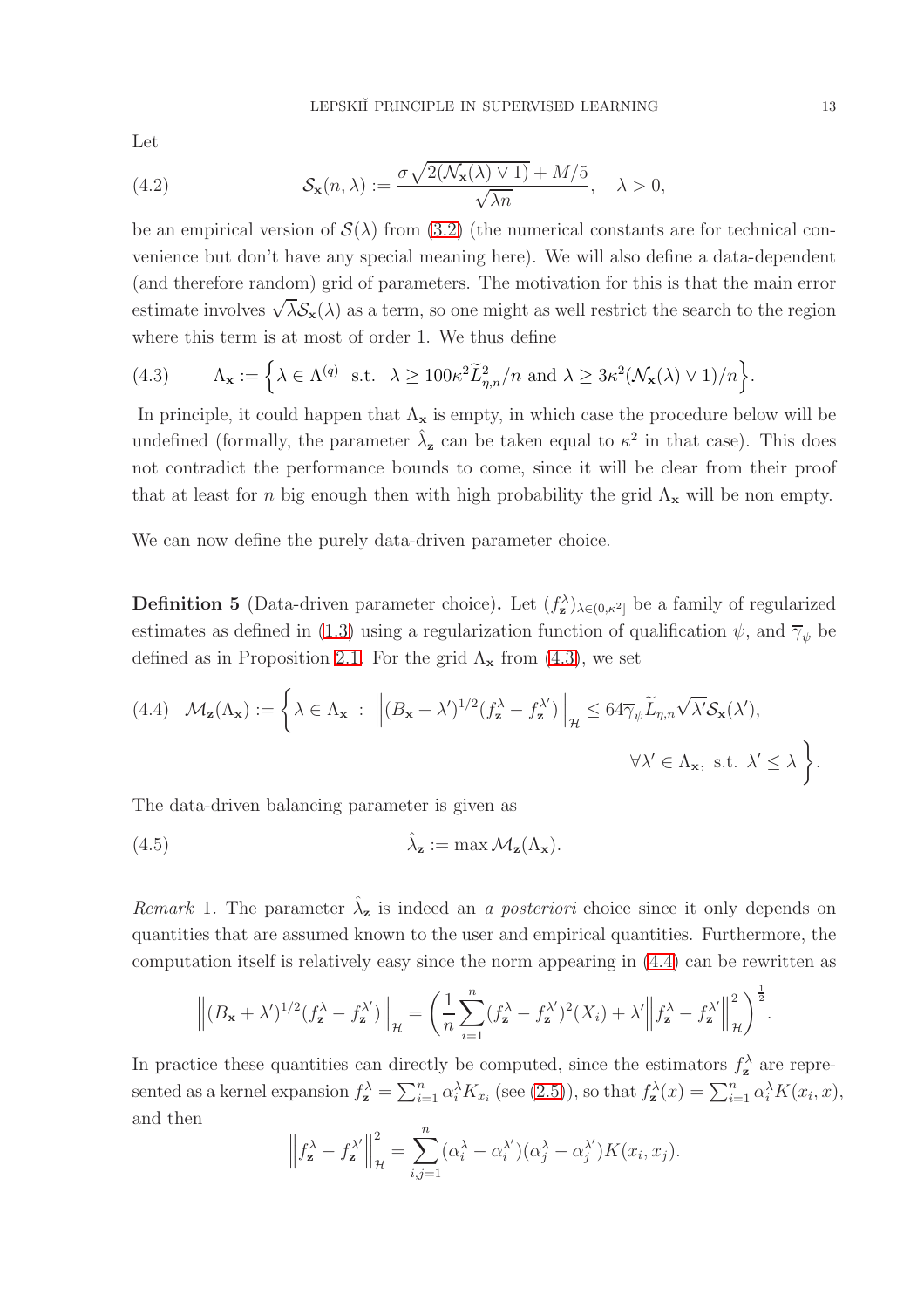To analyze the behavior of the proposed algorithm, we assume a general form source condition for the target function,

<span id="page-13-0"></span>(4.6) 
$$
f_{\rho} = \phi(B)h, \qquad ||h||_{\mathcal{H}} \le 1,
$$

where  $\phi : [0, \kappa^2] \to \mathbb{R}_+$  is an index function as introduced in Definition [2,](#page-5-2) which can be decomposed as  $\phi(t) = \varphi_1(t)\varphi_2(t)$ , and  $\varphi_1$ ,  $\varphi_2$  are nondecreasing functions  $[0, \kappa^2] \to$  $\mathbb{R}_+$  such that  $\varphi_1$  is  $\ell$ -Lipschitz and  $\varphi_2$  is sublinear, by which we mean that  $\varphi_2(t)/t$  is nonincreasing for  $t > 0$ . We observe that in that setting it would be redundant to consider the more general inequality  $||h||_{\mathcal{H}} \leq R$ , since this can always be achieved by implicit rescaling  $\phi \to R\phi$ .

In order to guarantee a control of the function  $A(\lambda)$  from Assumption [1,](#page-8-1) playing he role of approximation term in our main probabilistic estimate), we will finally make the assumption that the regularization method has qualification  $t \mapsto \sqrt{t}\phi(t)$  (see Definition [3\)](#page-5-3). We recall that qualification with a covering function is sufficient, so that this assumption has to be interpreted as that of a *minimal qualification*. Equivalently, if the qualification of the method is fixed and equal to  $\psi$  (assumed to cover  $t \mapsto \sqrt{t}$ ), the results to come hold for all source conditions [\(4.6\)](#page-13-0) covered by  $t \mapsto \psi(t)/\sqrt{t}$ .

The next theorem is our main result:

<span id="page-13-1"></span>**Theorem 4.1.** Assume the observed data  $z = (x, y) = ((x_1, y_1), ..., (x_n, y_n))$  is drawn independently and identically distributed according to  $\rho$ , satisfying Assumption [2,](#page-11-1) wherein parameters  $\sigma$  and M are assumed to be known.

Let  $f_{\mathbf{z}}^{\lambda}$ ,  $\lambda > 0$  be defined as in Section [2.2](#page-4-1) for a regularization family of qualification  $\psi$ , where  $\psi$  is assumed to cover  $t \mapsto \sqrt{t}$ . Let  $\overline{\gamma}_{\psi}$  be defined as in Proposition [2.1.](#page-6-0) Let  $q > 1, \eta \in (0,1)$  be fixed and  $\hat{\lambda}_z$  be the data-dependent, a posteriori parameter choice qiven by  $(4.5)$ .

If the regression function  $f_{\rho}$  satisfies a source condition of the form given by [\(4.6\)](#page-13-0) with index function  $\phi$  covered by  $t \mapsto \psi(t)/\sqrt{t}$ , then with probability at least  $1 - \eta$  it holds for all  $s \in [0, \frac{1}{2}]$  $\frac{1}{2}$ :

<span id="page-13-3"></span>(4.7) 
$$
\|B^s(f_\rho - f^{\hat{\lambda}_{\mathbf{z}}})\| \leq c q \overline{\gamma}_{\psi} \widetilde{L}^3_{\eta,n} \min_{\lambda \in [\lambda_{\min},\kappa^2]} \left( \lambda^s \left( \phi(\lambda) + \mathcal{S}(n,\lambda) + \frac{\ell \varphi_2(\kappa^2) \kappa^2}{\sqrt{n}} \right) \right),
$$

where c is a numerical constant  $(c = 384 \text{ works})$ , and

<span id="page-13-2"></span>(4.8) 
$$
\lambda_{\min} = q \min \left\{ \lambda : \lambda \geq 100 \kappa^2 \widetilde{L}_{\eta,n}^2 / n \text{ and } \lambda \geq 6 \kappa^2 (\mathcal{N}(\lambda) \vee 1) / n \right\},
$$

where we assume n large enough so that  $n \ge \max(100L_{\eta,n}^2,6)$ , ensuring the above minimum to be well-defined.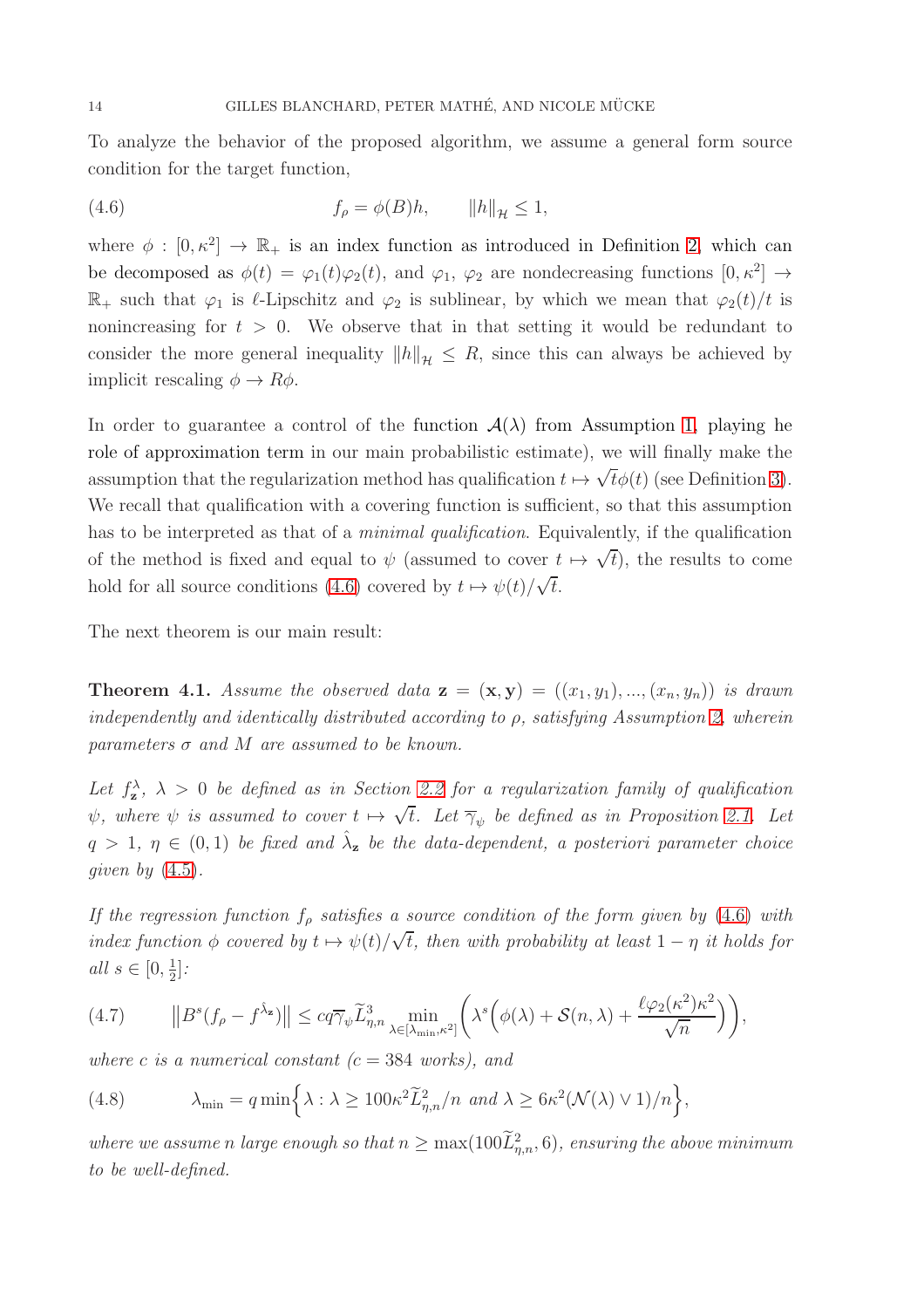Observe that this result takes the form of an oracle inequality for the norms  $||B^s||$  with respect to the population operator  $B$  (we recall that this includes the prediction norm  $\|.\|_{L^2(\rho)}$  for  $s=\frac{1}{2}$  $\frac{1}{2}$ , see [\(3.3\)](#page-7-3)); and with respect to a *deterministic* parameter range where  $\lambda_{\min}$  is determined from the true effective dimension N. The next corollary shows that the covered range is large enough to include a parameter  $\lambda_n$  leading to optimal convergence rates in most situations (again, provided that sufficient qualification holds).

<span id="page-14-1"></span>**Corollary 4.2.** Assume the same conditions as in Theorem [4.1.](#page-13-1) Assume  $\lim_{\lambda\to 0} \mathcal{N}(\lambda) =$  $\infty$  and  $\phi(\lambda) > 0$  for  $\lambda > 0$  (true infinite-dimensional setting); assume also that  $\phi^2(\lambda)/\mathcal{N}(\lambda) =$  $o_{\lambda}((\log \log \lambda^{-1})^{-2})$  holds  $(as \lambda \to 0).$ 

Define  $\Delta(\lambda) := \lambda \phi^2(\lambda) / \mathcal{N}(\lambda)$ , which is a continuous (strictly) increasing function on [0,  $\kappa^2$ ] satisfying  $\Delta(0) = 0$ .

Fix  $\eta \in (0,1)$ . Then for n larger than a certain  $n_0$  (depending on all parameters), with probability at least  $1 - \eta$  it holds that for any  $s \in [0, \frac{1}{2}]$  $\frac{1}{2}$ :

<span id="page-14-0"></span>(4.9) 
$$
\|B^s(f_\rho - f^{\hat{\lambda}_{\mathbf{z}}})\| \le C_\Delta (\log \eta^{-1} + \log \log n)^3 \lambda_n^s \phi(\lambda_n), \text{ where } \lambda_n := \Delta^{-1} \left(\frac{\sigma^2}{n}\right),
$$

where  $C_{\Delta}$  is a factor depending on all parameters but  $\sigma$ .

As a standard example, if the spectrum of B satisfies a power decay with exponent  $b < 1$ (which entails  $\mathcal{N}(\lambda) = \Theta(\lambda^{-b})$  as  $\lambda \to 0$ ), and the target function satisfies a Hölder source condition, i.e.  $\phi(t) = ct^r$ , then the upper bound in [\(4.9\)](#page-14-0) is of order  $\mathcal{O}(n^{-\frac{r+s}{2r+1+b}}(\log \log n)^3)$ , which is known to be minimax optimal up to the double logarithmic factor, and this rate is obtained adaptively without knowing a priori the values of  $r$  nor  $b$  (but assuming sufficient qualification of the regularization method). Without any assumption on the spectrum decay, it always holds  $\mathcal{N}(\lambda) \leq \lambda^{-1} \text{Tr}[B] \leq \kappa^2/\lambda$ , so  $\Delta(\lambda) = \Omega(\lambda^2 \phi^2(\lambda))$  and  $\Delta^{-1}(u) =$  $\mathcal{O}(\xi^{-1}(u))$ , where  $\xi(\lambda) := \lambda^2 \phi^2(\lambda)$ . Under the same Hölder source condition as above, we are therefore always guaranteed a convergence rate at least  $\mathcal{O}(n^{-\frac{r+s}{2(r+1)}}(\log \log n)^3)$  under sufficient qualification.

*Proof of Corollary [4.2.](#page-14-1)* Define  $\lambda_n := \Delta^{-1}(\sigma^2/n)$ , which is well-defined as soon as n is big enough to ensure  $\sigma^2/n \leq \Delta(\kappa^2)$ . Since  $\Delta^{-1}$  is a (strictly) increasing continuous function equal to 0 in 0, it holds that  $\lambda_n = o_n(1)$ . By the assumption  $\lim_{\lambda \to 0} \mathcal{N}(\lambda) = \infty$ , we conclude  $N(\lambda_n) \vee 1 = \mathcal{N}(\lambda_n)$  for n large enough, which we assume from now on. Since  $\Delta(\lambda_n) = \sigma^2/n$ , we have  $\mathcal{N}(\lambda_n)/(n\lambda_n) = \sigma^{-2}\phi(\lambda_n) = o_n(1)$ , so that  $\lambda_n$  satisfies the second condition in the set defining  $\lambda_{\min}$  in equation [\(4.8\)](#page-13-2) for n big enough, which we assume also to be the case from now on.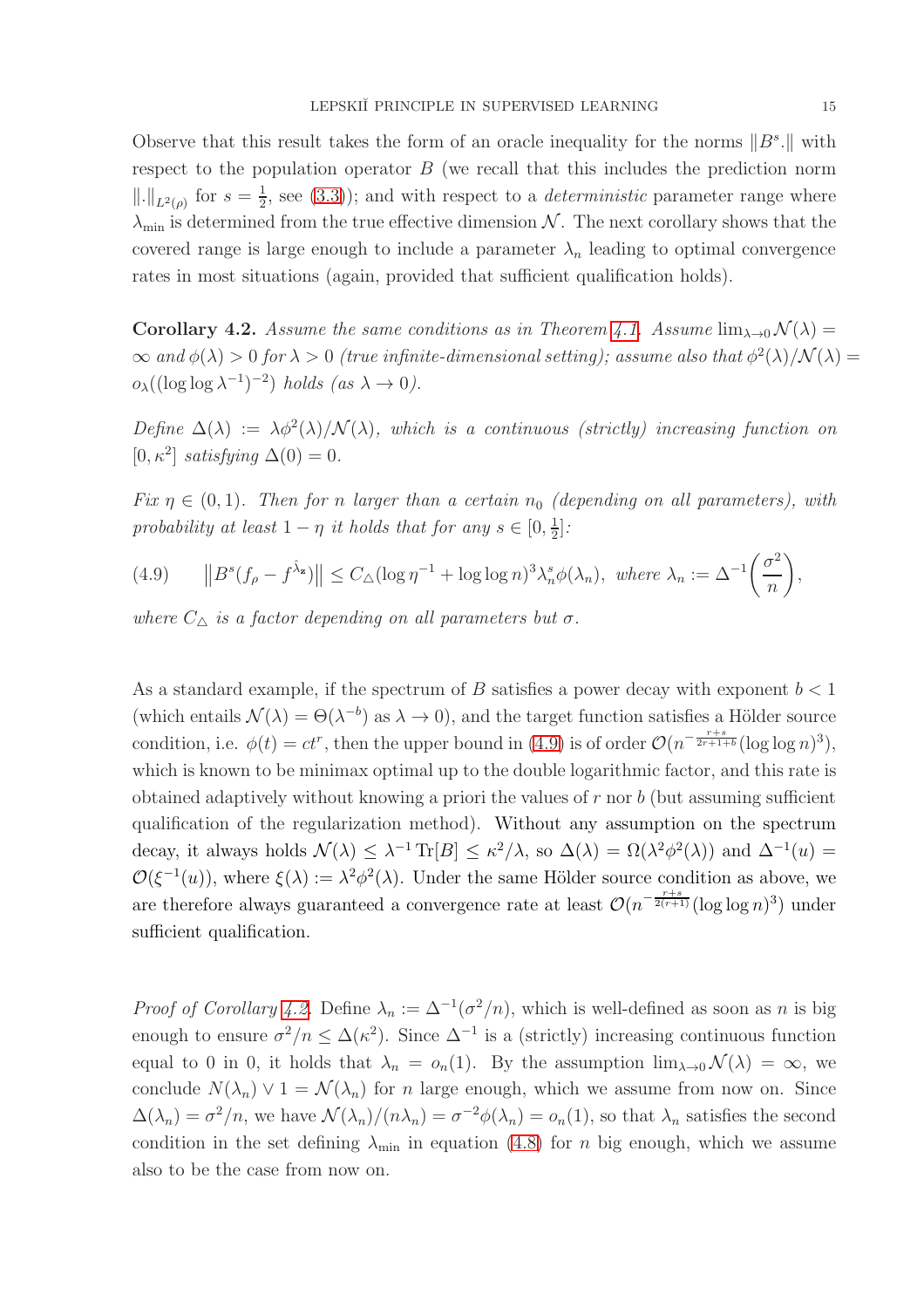To check that  $\lambda_n$  satisfies the first condition in the set appearing in [\(4.8\)](#page-13-2), observe that for *n* big enough, putting  $\varepsilon_n := 100q\kappa^2 \tilde{L}_{\eta,n}^2/n = \Theta((\log \log n)^2/n)$ , we have for any  $C > 0$ and *n* large enough, from the assumption  $\phi^2(\lambda)/\mathcal{N}(\lambda) = o_{\lambda}((\log \log \lambda^{-1})^{-2})$ :

$$
\Delta(\varepsilon_n) = \frac{\phi^2(\varepsilon_n)}{\mathcal{N}(\varepsilon_n)} \varepsilon_n < C(\log \log \varepsilon_n^{-1})^{-2} \varepsilon_n \le \frac{\sigma^2}{n},
$$

where the last inequality holds if we choose  $C$  appropriately small enough. From the above inequality we deduce  $\lambda_n = \Delta^{-1}(\frac{\sigma^2}{n})$  $\frac{r^2}{n}$ ) > 100 $q\kappa^2 \tilde{L}_{\eta,n}^2/n$ ; thus we have ensured  $\lambda_n$  >  $\lambda_{\min}$  for *n* large enough. With this choice of parameter in the right-hand side of [\(4.7\)](#page-13-3), using  $\lambda_n \to 0$ ,  $\mathcal{N}(\lambda_n) \to \infty$  we deduce  $S(n, \lambda_n) \leq C_{\Delta} \sqrt{\sigma^2 \mathcal{N}(\lambda_n)} / \sqrt{\lambda_n} n = C'_{\Delta} \phi(\lambda_n)$ ,  $\ell\varphi_2(\kappa^2)\kappa^2/\sqrt{n} = o_n(S(n,\lambda_n))$ , leading to the announced conclusion.

We now give the main steps of the proof to establish Theorem [4.1,](#page-13-1) with technical results relegated to the Appendix. As announced previously, the cornerstone of the analysis is to relate empirical and population quantities. The most useful probabilistic estimates are summarized in the following proposition. In order to give all estimates a similar form, we introduce the notation

<span id="page-15-4"></span>(4.10) 
$$
B_{n,\lambda}(a,b) := \frac{1}{\sqrt{\lambda}} \left( a \frac{2\kappa}{\sqrt{\lambda}n} + b \sqrt{\frac{\mathcal{N}(\lambda)}{n}} \right).
$$

<span id="page-15-3"></span>**Proposition 4.3.** Suppose Assumption [2](#page-11-1) holds. Let  $\lambda > 0$  be fixed, and  $\eta \in (0,1)$ , and put  $L_n := 2 \log(8/\eta)$ . There exists an event  $\Omega_{\lambda,n}$  of probability at least  $1-\eta$ , such that the following estimates hold simultaneously:

<span id="page-15-1"></span>• Multiplicative operator perturbation bound:

(4.11) 
$$
\left\| (\lambda + B)^{\frac{1}{2}} (\lambda + B_{\mathbf{x}})^{-\frac{1}{2}} \right\| \leq L_{\eta}(B_{n,\lambda}(\kappa,\kappa) + 1).
$$

<span id="page-15-2"></span>• Multiplicative effective dimension bound: if  $\lambda$  is such that  $\lambda \geq \frac{4\kappa^2}{n}$  $\frac{\kappa^2}{n}$  holds:

(4.12) 
$$
\max\left(\frac{\mathcal{N}(\lambda) \vee 1}{\mathcal{N}_{\mathbf{x}}(\lambda) \vee 1}, \frac{\mathcal{N}_{\mathbf{x}}(\lambda) \vee 1}{\mathcal{N}(\lambda) \vee 1}\right) \leq \left(1 + \frac{4\kappa L_{\eta}}{\sqrt{\lambda n}}\right)^2.
$$

• Main estimate bound: if the target function  $f_{\rho}$  satisfies a source condition with index function  $\phi$  as detailed in [\(4.6\)](#page-13-0) and such that the qualification  $\psi$  of the reqularization covers  $t \mapsto \sqrt{t}\phi(t)$ , and if  $\lambda$  is such that  $\lambda \geq 100\kappa^2 L^2_{\eta}/n$ , then:

<span id="page-15-0"></span>
$$
\left\|(A.13)\right\|_{\mathcal{H}} \leq 4\overline{\gamma}_{\psi}(1+B_{n,\lambda}(\kappa,\kappa))^{2}L_{\eta}^{2}\sqrt{\lambda}\Big(\ell\varphi_{2}(\kappa^{2})\kappa^{2}n^{-\frac{1}{2}}+\phi(\lambda)+B_{n,\lambda}(M,\sigma)\Big).
$$

Observe that estimate  $(4.13)$  takes the form of Assumption [1](#page-8-1) for empirical quantities, holding with high probability; while estimates  $(4.11)$  and  $(4.12)$  will allow us to go from an oracle inequality with respect to empirical quantities back to population quantities.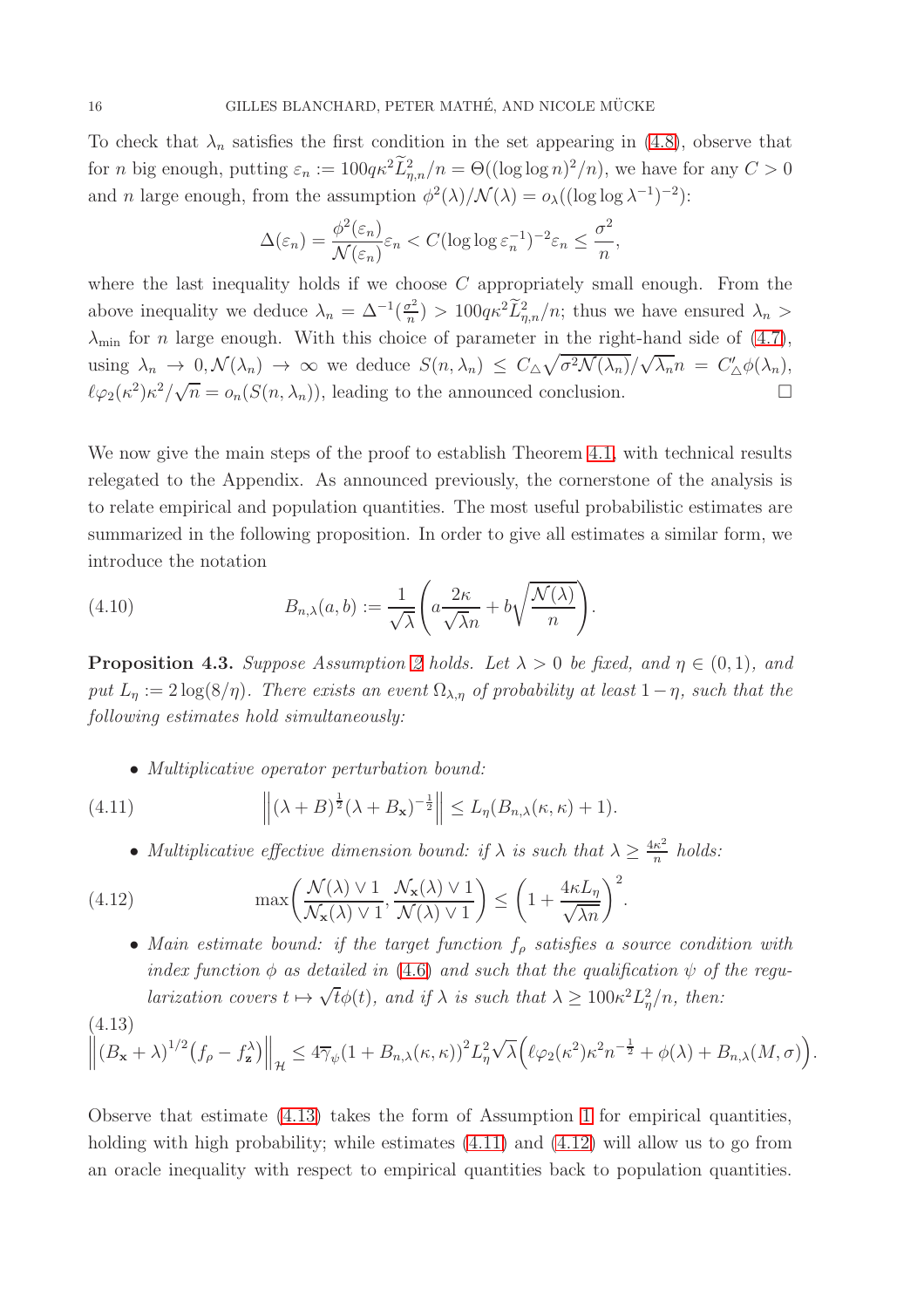The proof for Proposition [4.3](#page-15-3) is relegated to Appendix [B;](#page-24-0) with these results at hand we turn to proving the main result.

Proof of Theorem [4.1.](#page-13-1) Define the (deterministic) grid

$$
\Lambda_0 := \Big\{ \lambda \in \Lambda^{(q)} \ \text{ s.t. } \lambda \geq 100 \kappa^2 \widetilde{L}^2_{\eta,n} / n \Big\}.
$$

The first step is to ensure the validity of estimates appearing in Proposition [A.1](#page-18-0) simultaneously for all  $\lambda \in \Lambda_0$ . This is achieved by a simple union bound, and since the cardinality of  $\Lambda_0$  is bounded as  $|\Lambda_0| \leq 1+\frac{\log n-\log(100\tilde{L}_{\eta,n}^2)}{\log q} \leq (\log n)/(\log q)$  (since  $\widetilde{L}_{\eta,n} \geq 1$ ), we obtain estimates uniformly valid over  $\lambda \in \Lambda_0$  if, in Proposition [A.1,](#page-18-0) we replace  $\eta$  by  $\eta(\log n)/(\log q)$ , and in consequence  $L_n$  by  $L_{n,n}$ . For the rest of this proof, we assume to be on the corresponding high probability event where all estimates hold.

For all  $\lambda \in \Lambda_0$  estimate [\(4.12\)](#page-15-2) yields

<span id="page-16-0"></span>(4.14) 
$$
\max\left(\frac{\mathcal{N}(\lambda) \vee 1}{\mathcal{N}_{\mathbf{x}}(\lambda) \vee 1}, \frac{\mathcal{N}_{\mathbf{x}}(\lambda) \vee 1}{\mathcal{N}(\lambda) \vee 1}\right) \le \left(1 + \frac{4\kappa \widetilde{L}_{\eta,n}}{\sqrt{\lambda n}}\right)^2 \le 2.
$$

This estimate holds in particular for all  $\lambda \in \Lambda_{\mathbf{x}} \subset \Lambda_0$ , and the second condition in the definition [\(4.3\)](#page-12-1) of  $\Lambda_{\mathbf{x}}$  combined with the above yields (4.15)

$$
\forall \lambda \in \Lambda_{\mathbf{x}} : \qquad B_{n,\lambda}(\kappa, \kappa) = \left(\frac{2\kappa^2}{\lambda n} + \sqrt{\frac{\kappa^2 \mathcal{N}(\lambda)}{\lambda n}}\right) \le \left(\frac{1}{50} + \sqrt{\frac{\mathcal{N}(\lambda)}{3(\mathcal{N}_{\mathbf{z}}(\lambda) \vee 1)}}\right) \le 1.
$$

In turn, this yields from estimate [\(4.13\)](#page-15-0) that for all  $\lambda \in \Lambda_{\mathbf{x}}$ :

$$
\left\| \left(B_{\mathbf{x}} + \lambda\right)^{1/2} \left(f_{\rho} - f_{\mathbf{z}}^{\lambda}\right) \right\|_{\mathcal{H}} \leq 16 \overline{\gamma}_{\psi} \widetilde{L}_{\eta,n}^{2} \sqrt{\lambda} \left( \frac{\ell \varphi_{2}(\kappa^{2}) \kappa^{2}}{\sqrt{n}} + \phi(\lambda) + \frac{2 \kappa M}{\lambda n} + \sqrt{\frac{\sigma^{2} \mathcal{N}(\lambda)}{\lambda n}} \right) \leq 16 \overline{\gamma}_{\psi} \widetilde{L}_{\eta,n}^{2} \sqrt{\lambda} \left( \frac{\ell \varphi_{2}(\kappa^{2}) \kappa^{2}}{\sqrt{n}} + \phi(\lambda) + \frac{M}{5\sqrt{\lambda n}} + \sqrt{\frac{2\sigma^{2}(\mathcal{N}_{\mathbf{z}}(\lambda) \vee 1)}{\lambda n}} \right).
$$

Thus, Assumption [1](#page-8-1) is satisfied, with  $A := B_{\mathbf{x}}, A(\lambda) := \phi(\lambda) + \ell \varphi_2(\kappa^2) \kappa^2 / \sqrt{n}, S(\lambda) :=$  $\mathcal{S}_{\mathbf{x}}(n,\lambda)$ , and  $C := 16\overline{\gamma}_{\psi} L_{\eta,n}^2$ .

The choice [\(4.5\)](#page-12-3) of  $\hat{\lambda}_z$  corresponds exactly to [\(3.9\)](#page-9-0) with the quantities defined above. Thus the assumptions of Theorem [3.2](#page-9-4) are satisfied for the quantities defined above, and we deduce from point (1) of the theorem:

$$
\left\| (B_{\mathbf{x}} + \lambda_*)^{\frac{1}{2}} (f_{\rho} - f^{\hat{\lambda}}) \right\| \le 6C \sqrt{\lambda_*} \widetilde{\mathcal{S}}_{\mathbf{x}}(n, \lambda_*),
$$

where  $\lambda^*$  is as defined in [\(3.10\)](#page-9-1), and  $\mathcal{S}_{\mathbf{x}}(n,\lambda_*) = \max(\mathcal{S}_{\mathbf{x}}(n,\lambda_*), \mathcal{A}(\lambda_*))$ . This implies, using  $(4.11)$ :

$$
\left\|(B+\lambda_*)^{\frac{1}{2}}(f_\rho-f^{\hat{\lambda}})\right\| \le \left\|(B+\lambda_*)^{\frac{1}{2}}(B_{\mathbf{x}}+\lambda_*)^{-\frac{1}{2}}\right\| \left\|(B_{\mathbf{x}}+\lambda_*)^{\frac{1}{2}}(f_\rho-f^{\hat{\lambda}})\right\| \le 12\widetilde{L}_{\eta,n}C\sqrt{\lambda_*}\widetilde{\mathcal{S}}_{\mathbf{x}}(n,\lambda_*);
$$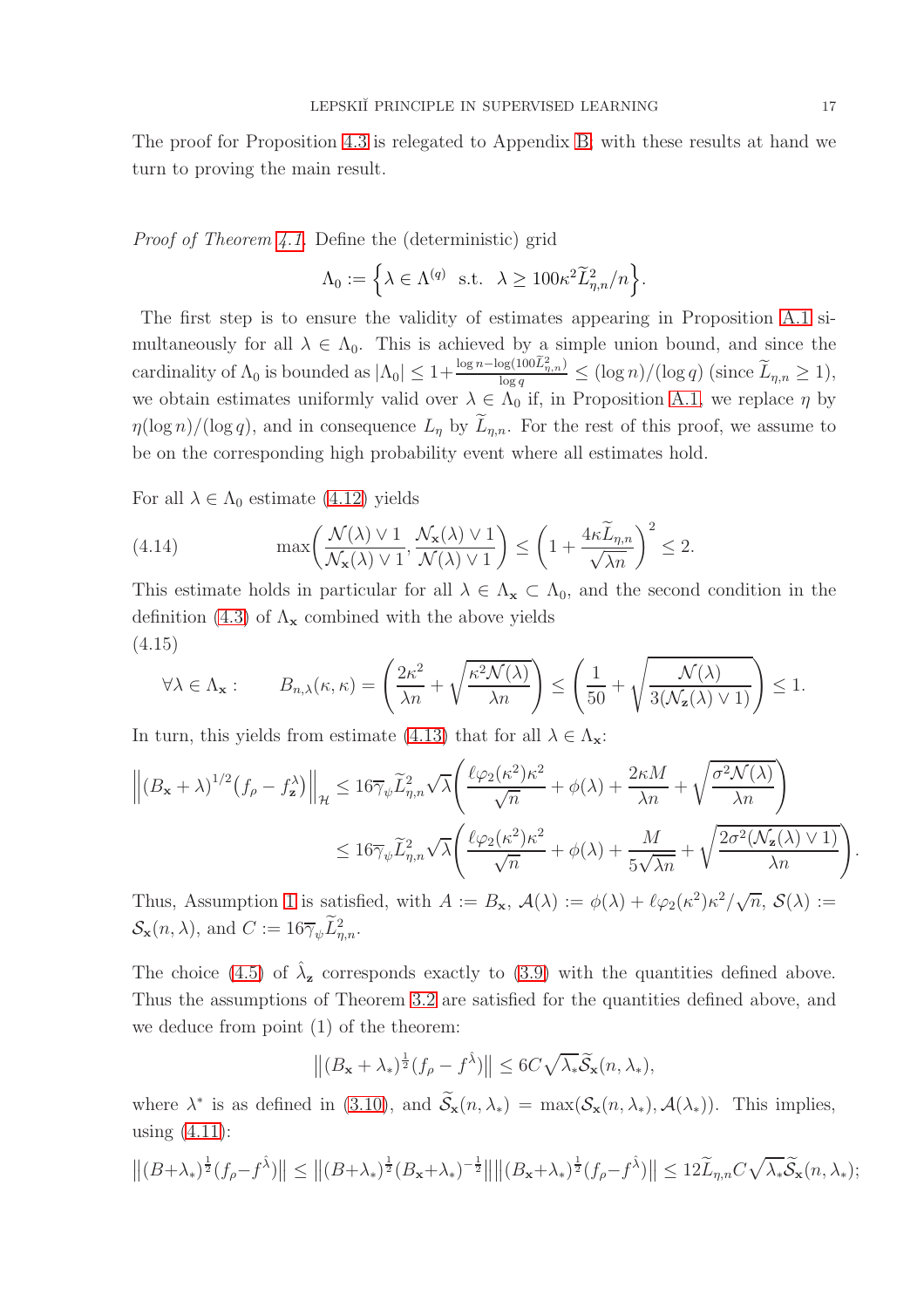then, using Proposition [3.1,](#page-8-2) for any for any  $s \in [0, \frac{1}{2}]$  $\frac{1}{2}$  we have:

$$
\left\|B^{s}(f_{\rho}-f^{\hat{\lambda}})\right\| \leq 12\widetilde{L}_{\eta,n}C\lambda_{*}^{s}\widetilde{\mathcal{S}}_{\mathbf{x}}(n,\lambda_{*}).
$$

By using the estimate [\(2.9\)](#page-7-4) we find for two successive elements of  $\Lambda_{\mathbf{x}}$  that  $\mathcal{N}_{\mathbf{x}}(\lambda_i) \leq$  $q\mathcal{N}_\mathbf{x}(\lambda_{i-1})$ , and consequently that  $\mathcal{S}_\mathbf{x}(n,\lambda_i) \leq q\mathcal{S}_\mathbf{x}(n,\lambda_{i-1})$ . This allows to apply item [\(2\)](#page-9-5) of Theorem [3.2.](#page-9-4)

Thus, for any for any  $s \in [0, \frac{1}{2}]$  $\frac{1}{2}$ :

$$
\left\|B^s(f_{\rho}-f^{\hat{\lambda}})\right\| \leq 12\widetilde{L}_{\eta,n}Cq \min_{\lambda \in [\min \Lambda_{\mathbf{x}}, \kappa^2]} \{\lambda^s(\mathcal{A}(\lambda)+\mathcal{S}_{\mathbf{x}}(n,\lambda)\}.
$$

To finish the proof, it suffices to note that  $\min \Lambda_{\mathbf{x}} \leq \lambda_{\min}$  (as defined by [\(4.8\)](#page-13-2)) as well as  $S_{\mathbf{x}}(n,\lambda) \leq 2\mathcal{S}(n,\lambda)$ , both as a consequence of [\(4.14\)](#page-16-0).

#### Appendix A. Probabilistic estimates for fixed regularization parameter

Here we derive some standard probabilistic bounds in a novel form. Although the main ingredient is the standard probabilistic bound for Hilbert-space random variables, the novel approach highlights the structure of the estimates more clearly.

For the analysis in this section, we assume  $\lambda > 0$  has been fixed; it is then convenient to introduce the "standardized" quantities  $S := \lambda^{-1}B$ ,  $S_{\mathbf{x}} := \lambda^{-1}B_{\mathbf{x}}$ , and  $\bar{K}_x := \lambda^{-1/2}K_x$ . Finally, let  $\varphi : \mathbb{R}_+ \to \mathbb{R}_+$  be a nondecreasing and sublinear function. We introduce shorthand notation for some key quantities (the default norm for operators is the operator norm, while the index HS indicates Hilbert-Schmidt norm), where a sample  $z = (x, y)$  is fixed. We let

$$
\Gamma_{\mathbf{x}} := \|S - S_{\mathbf{x}}\|_{\text{HS}};
$$

$$
\Psi_{\mathbf{x}} := \left\| (I + S)^{-1/2} (S - S_{\mathbf{x}}) \right\|_{\text{HS}};
$$

(A.3) 
$$
\Xi_{\mathbf{x}}^{\varphi} := ||\varphi(I+S)\varphi(I+S_{\mathbf{x}})^{-1}||;
$$

(A.4) 
$$
\Theta_{\mathbf{z}} := \left\| (I + S)^{-1/2} \frac{1}{n} \sum_{j=1}^{n} (y_j - f_{\rho}(x_j)) \bar{K}_{x_j} \right\|;
$$

<span id="page-17-0"></span>(A.5) 
$$
\mathcal{N} = \mathcal{N}(\lambda) := \text{Tr}\left[ (I + S)^{-1} S \right];
$$

<span id="page-17-1"></span>(A.6) 
$$
\mathcal{N}_{\mathbf{x}} = \mathcal{N}_{\mathbf{x}}(\lambda) := \text{Tr}\left[ (I + S_{\mathbf{x}})^{-1} S_{\mathbf{x}} \right].
$$

We repeat here for convenience the notation introduced in  $(4.10)$ :

(A.7) 
$$
B_{n,\lambda}(a,b) := \frac{1}{\sqrt{\lambda}} \left( a \frac{2\kappa}{\sqrt{\lambda}n} + b \sqrt{\frac{\mathcal{N}}{n}} \right),
$$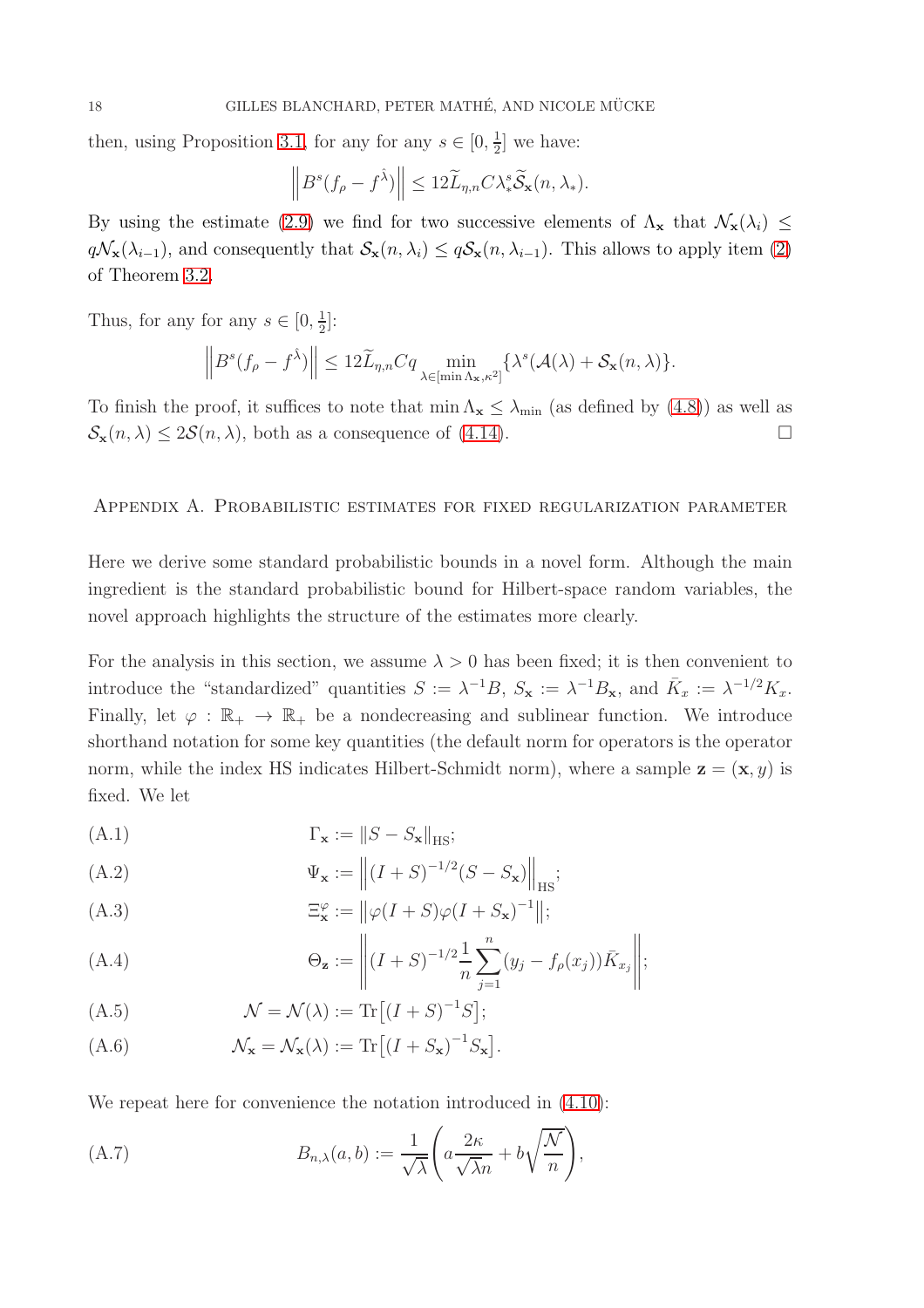allowing to give all bounds a similar form. The following proposition states the estimates needed for our analysis. It subsumes the two first estimates of Proposition [4.3](#page-15-3) in the main text.

<span id="page-18-0"></span>**Proposition A.1.** Suppose Assumption [2](#page-11-1) is satisfied. Let  $\lambda > 0$  be fixed, and  $\eta \in (0,1)$ , and put  $L := 2 \log(8/\eta)$ . There exists an event  $\Omega_{\lambda,\eta}$  of probability at least  $1 - \eta$ , such that the following estimates hold simultaneously:

<span id="page-18-9"></span>(A.8) 
$$
\Gamma_{\mathbf{x},\lambda} := \lambda \Gamma_{\mathbf{x}} = \|B - B_{\mathbf{x}}\|_{\text{HS}} \leq L \frac{\kappa^2}{\sqrt{n}},
$$

<span id="page-18-1"></span>(A.9) 
$$
\Psi_{\mathbf{x},\lambda} := \sqrt{\lambda} \Psi_{\mathbf{x}} = ||(\lambda + B)^{-1/2} (B - B_{\mathbf{x}})||_{\text{HS}} \leq L \sqrt{\lambda} B_{n,\lambda}(\kappa, \kappa),
$$

<span id="page-18-10"></span>(A.10) 
$$
\Theta_{\mathbf{z},\lambda} := \Theta_{\mathbf{z}} = \left\| (\lambda + B)^{-1/2} (B_{\mathbf{x}} f_{\rho} - T_{\mathbf{x}}^* \mathbf{y}) \right\| \le L \sqrt{\lambda} B_{n,\lambda}(M, \sigma),
$$

<span id="page-18-2"></span>(A.11) 
$$
|\mathcal{N}(\lambda) - \mathcal{N}_{\mathbf{x}}(\lambda)| \leq L(1 + \sqrt{\mathcal{N}_{\mathbf{x}}(\lambda)})B_{n,\lambda}(\kappa, \kappa).
$$

Inequality [\(A.9\)](#page-18-1) implies for any sublinear nondecreasing function  $\varphi$ :

<span id="page-18-4"></span>(A.12) 
$$
\Xi_{\mathbf{x},\lambda}^{\varphi} := \left\| \varphi(\lambda + B)\varphi(\lambda + B_{\mathbf{x}})^{-1} \right\| \leq L^2(B_{n,\lambda}(\kappa,\kappa) + 1)^2,
$$

as well as the slightly sharper estimate

<span id="page-18-5"></span>(A.13) 
$$
\Xi_{\mathbf{x},\lambda}^r := \|(\lambda + B)^r (\lambda + B_{\mathbf{x}})^{-r}\| \leq L^{2r} (B_{n,\lambda}(\kappa,\kappa) + 1)^{2r}, \qquad r \in [0,1].
$$

*Inequality* [\(A.11\)](#page-18-2) *implies provided that*  $\lambda \geq \frac{4\kappa^2}{n}$  $\frac{\kappa^2}{n}$ :

<span id="page-18-6"></span>(A.14) 
$$
\max\left(\frac{\mathcal{N}(\lambda) \vee 1}{\mathcal{N}_{\mathbf{x}}(\lambda) \vee 1}, \frac{\mathcal{N}_{\mathbf{x}}(\lambda) \vee 1}{\mathcal{N}(\lambda) \vee 1}\right) \leq \left(1 + \frac{4\kappa L}{\sqrt{\lambda n}}\right)^2.
$$

The rest of this section is devoted to the proof of the above proposition and is organized as follows. In Section [A.1,](#page-18-3) we first establish the detail of the (purely deterministic) argument for the second statement of the proposition, leading from  $(A.9)$  to  $(A.12)$ - $(A.13)$  via a perturbation argument. In Section [A.2](#page-21-0) following it, we establish the main probabilistic estimates  $(A.9)$ – $(A.11)$  as well as  $(A.14)$ .

<span id="page-18-3"></span>A.1. Operator perturbation bounds. The quantity  $\Psi_{\mathbf{x}}$  can be used to obtain the following purely deterministic perturbation bounds which are crucial to our analysis of generalized source conditions. The main bound, related to Cordes' Inequality, see [\[2,](#page-26-8) Thm. IX.2.1-2], will be given in Proposition [A.2,](#page-20-0) wich might be of independent interest.

We start with the following bound using a decomposition as introduced in [\[13\]](#page-27-14).

<span id="page-18-8"></span>Lemma 1. We have that

<span id="page-18-7"></span>(A.15) 
$$
\left\| (I + S)(I + S_{\mathbf{x}})^{-1} - I \right\|_{\text{HS}} \leq \Psi_{\mathbf{x}} + \Psi_{\mathbf{x}}^2.
$$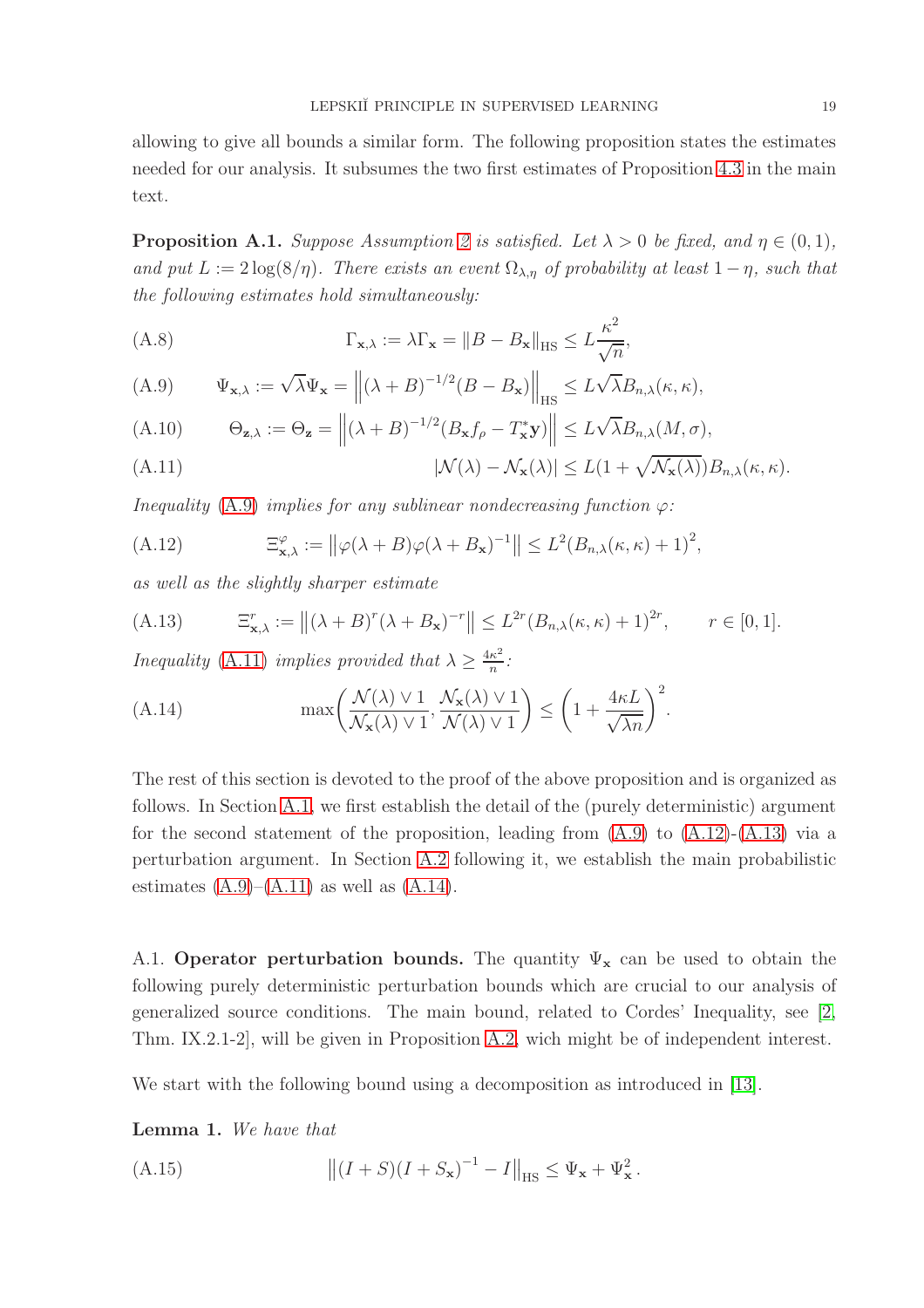Proof. We use the decomposition from [\[13\]](#page-27-14) (eq. (29) there):

<span id="page-19-0"></span>(A.16) 
$$
(I + S)(I + S_{\mathbf{x}})^{-1}
$$
  
=  $I + (I + S)^{-1}(S - S_{\mathbf{x}}) + (S - S_{\mathbf{x}})(I + S)^{-1}(S - S_{\mathbf{x}})(I + S_{\mathbf{x}})^{-1}$ .

We bound

$$
\left\| (I+S)^{-1} (S-S_{\mathbf{x}}) \right\|_{\text{HS}} \le \left\| (I+S)^{-1/2} \right\| \left\| (I+S)^{-1/2} (S-S_{\mathbf{x}}) \right\|_{\text{HS}} \le \Psi_{\mathbf{x}}.
$$

Also, we see

$$
\begin{aligned} \left\| (S - S_{\mathbf{x}})(I + S)^{-1}(S - S_{\mathbf{x}})(I + S_{\mathbf{x}})^{-1} \right\|_{\text{HS}} \\ &\leq \left\| \left( (I + S)^{-1/2}(S - S_{\mathbf{x}}) \right)^{*}(I + S)^{-1/2}(S - S_{\mathbf{x}}) \right\|_{\text{HS}} \left\| (I + S_{\mathbf{x}})^{-1} \right\| \leq \Psi_{\mathbf{x}}^{2} . \end{aligned}
$$

Plugging the two last estimates together with the triangle inequality in [\(A.16\)](#page-19-0) gives the bound  $(A.15)$ .

The next lemma allows to introduce an arbitrary nondecreasing sublinear function in the perturbation estimate in HS-norm.

<span id="page-19-3"></span>Lemma 2. Let A, B be two self-adjoint positive invertible operators on a separable Hilbert space. Let  $\varphi : \mathbb{R}_+ \to \mathbb{R}_+$  be a nondecreasing and sublinear function, i.e., such that  $\varphi(t)/t$ is nonincreasing. Then it holds

<span id="page-19-2"></span>(A.17) 
$$
\|\varphi(A)\varphi(B)^{-1} - I\|_{\text{HS}} \le \|AB^{-1} - I\|_{\text{HS}}.
$$

*Proof.* We start be establishing that for any sublinear function  $\varphi$  and any two positive numbers  $\mu, \nu$ :

(A.18) 
$$
\left|\frac{\varphi(\mu)}{\varphi(\nu)}-1\right| \le \left|\frac{\mu}{\nu}-1\right|.
$$

Indeed, if  $\mu \geq \nu$ , then  $\varphi(\mu) \geq \varphi(\nu)$  ( $\varphi$  nondecreasing) but  $\frac{\varphi(\mu)}{\varphi(\nu)} \leq \frac{\mu}{\nu}$  $\frac{\mu}{\nu}$  ( $\varphi$  sublinear). Therefore

<span id="page-19-1"></span>
$$
\left|\frac{\varphi(\mu)}{\varphi(\nu)}-1\right|=\frac{\varphi(\mu)}{\varphi(\nu)}-1\leq \frac{\mu}{\nu}-1=\left|\frac{\mu}{\nu}-1\right|.
$$

Similarly, if  $\mu \leq \nu$ , then  $\varphi(\mu) \leq \varphi(\nu)$  and  $\frac{\varphi(\mu)}{\varphi(\nu)} \geq \frac{\mu}{\nu}$  $\frac{\mu}{\nu}$ , so that

$$
\left|\frac{\varphi(\mu)}{\varphi(\nu)}-1\right|=1-\frac{\varphi(\mu)}{\varphi(\nu)}\leq 1-\frac{\mu}{\nu}=\left|\frac{\mu}{\nu}-1\right|.
$$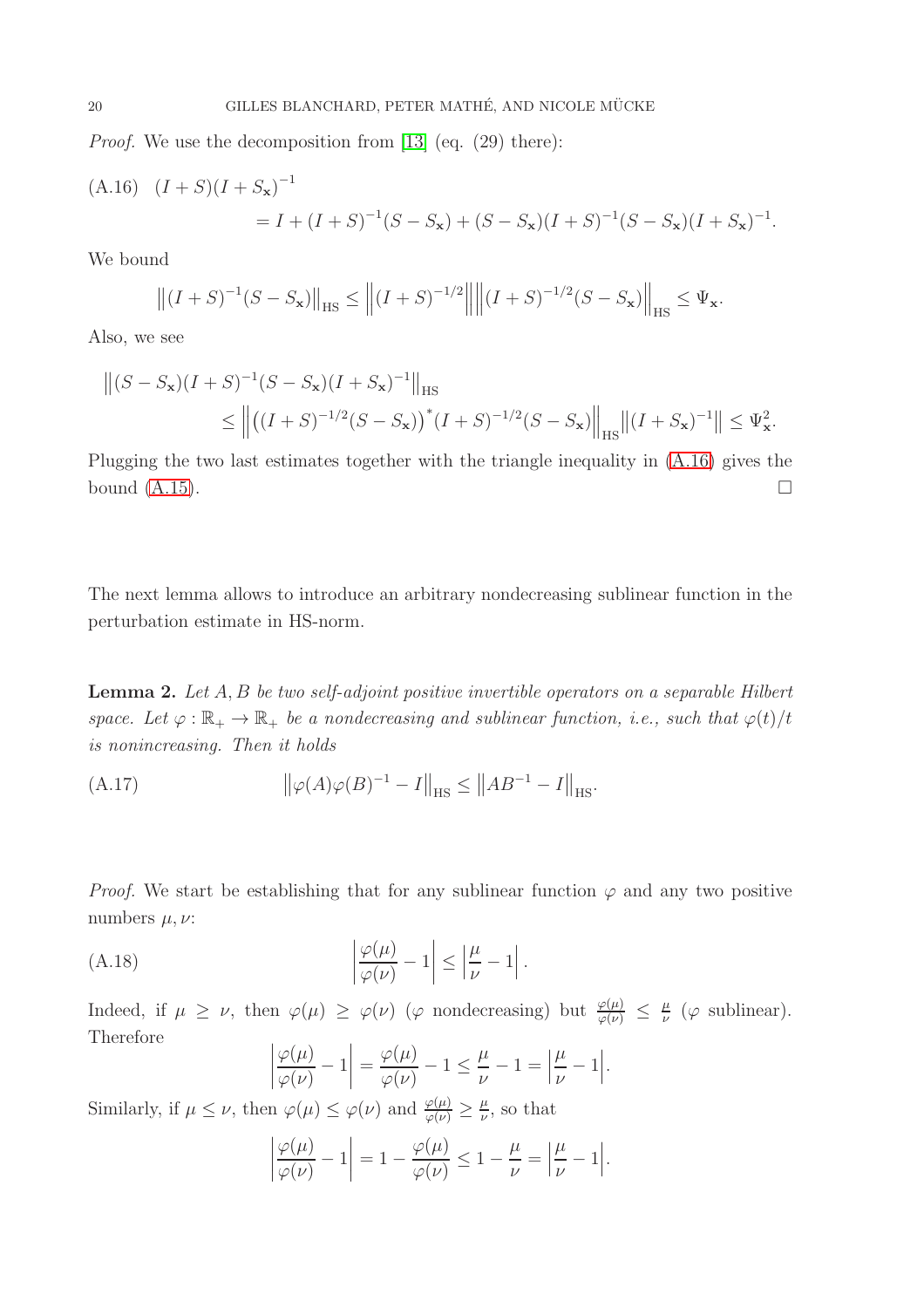Now, let  $(\nu_i, e_i)_{i \geq 1}$  be an eigendecomposition of A and  $(\mu_i, f_i)_{i \geq 1}$  be an eigendecomposition of B. We have

$$
||AB^{-1} - I||_{\text{HS}}^2 = \sum_{i\geq 1} ||(AB^{-1} - I)f_i||^2
$$
  
= 
$$
\sum_{i\geq 1} ||(\mu_i^{-1}A - I)f_i||^2
$$
  
= 
$$
\sum_{i\geq 1} ||(\mu_i^{-1}A - I) \sum_{j\geq 1} \langle f_i, e_j \rangle e_j||^2
$$
  
= 
$$
\sum_{i,j\geq 1} \left(\frac{\nu_j}{\mu_i} - 1\right)^2 \langle f_i, e_j \rangle^2.
$$

By the same token,

$$
\left\| \varphi(A)\varphi(B)^{-1} - I \right\|_{\text{HS}}^2 = \sum_{i,j \ge 1} \left( \frac{\varphi(\nu_j)}{\varphi(\mu_i)} - 1 \right)^2 \langle f_i, e_j \rangle^2
$$

Now apply inequality  $(A.18)$  to each term in the series to conclude.  $\Box$ 

The main pertubation bound is given next.

<span id="page-20-0"></span>**Proposition A.2.** Let  $\varphi : \mathbb{R}_+ \to \mathbb{R}_+$  be a nondecreasing and sublinear function, then it holds

<span id="page-20-1"></span>(A.19) 
$$
\|\varphi(I+S)\varphi(I+S_{\mathbf{x}})^{-1}\| \leq (\Psi_{\mathbf{x}}+1)^2.
$$

In the case where  $\varphi(t) = t^r$  for  $r \in [0, 1]$ , we have the slightly sharper estimate

(A.20) 
$$
||(I + S)^{r}(I + S_{\mathbf{x}})^{-r}|| \leq (\Psi_{\mathbf{x}} + 1)^{2r}
$$

Proof. Combining [\(A.15\)](#page-18-7) from Lemma [1](#page-18-8) and [\(A.17\)](#page-19-2) from Lemma [2,](#page-19-3) we obtain

$$
\|\varphi(I+S)\varphi(I+S_{\mathbf{x}})^{-1}\| \le \|\varphi(I+S)\varphi(I+S_{\mathbf{x}})^{-1} - I\| + 1
$$
  
\n
$$
\le \|\varphi(I+S)\varphi(I+S_{\mathbf{x}})^{-1} - I\|_{\text{HS}} + 1
$$
  
\n
$$
\le \|(I+S)(I+S_{\mathbf{x}})^{-1} - I\|_{\text{HS}} + 1
$$
  
\n
$$
\le \Psi_{\mathbf{x}} + \Psi_{\mathbf{x}}^2 + 1 \le (\Psi_{\mathbf{x}} + 1)^2,
$$

which is the announced inequality [\(A.19\)](#page-20-1). The second estimate is a consequence of the first with  $\varphi(x) = x$  followed by the Cordes' inequality (Theorem IX.2.1-2. in [\[2\]](#page-26-8)).  $\Box$ 

This yields the statement leading from [\(A.9\)](#page-18-1) to [\(A.12\)](#page-18-4), by applying [\(A.19\)](#page-20-1) to  $\tilde{\varphi}(u) :=$  $\varphi(\sqrt{\lambda}u)$ , which is sublinear noncreasing since  $\varphi$  is; and using  $L \geq 1$ .

.

.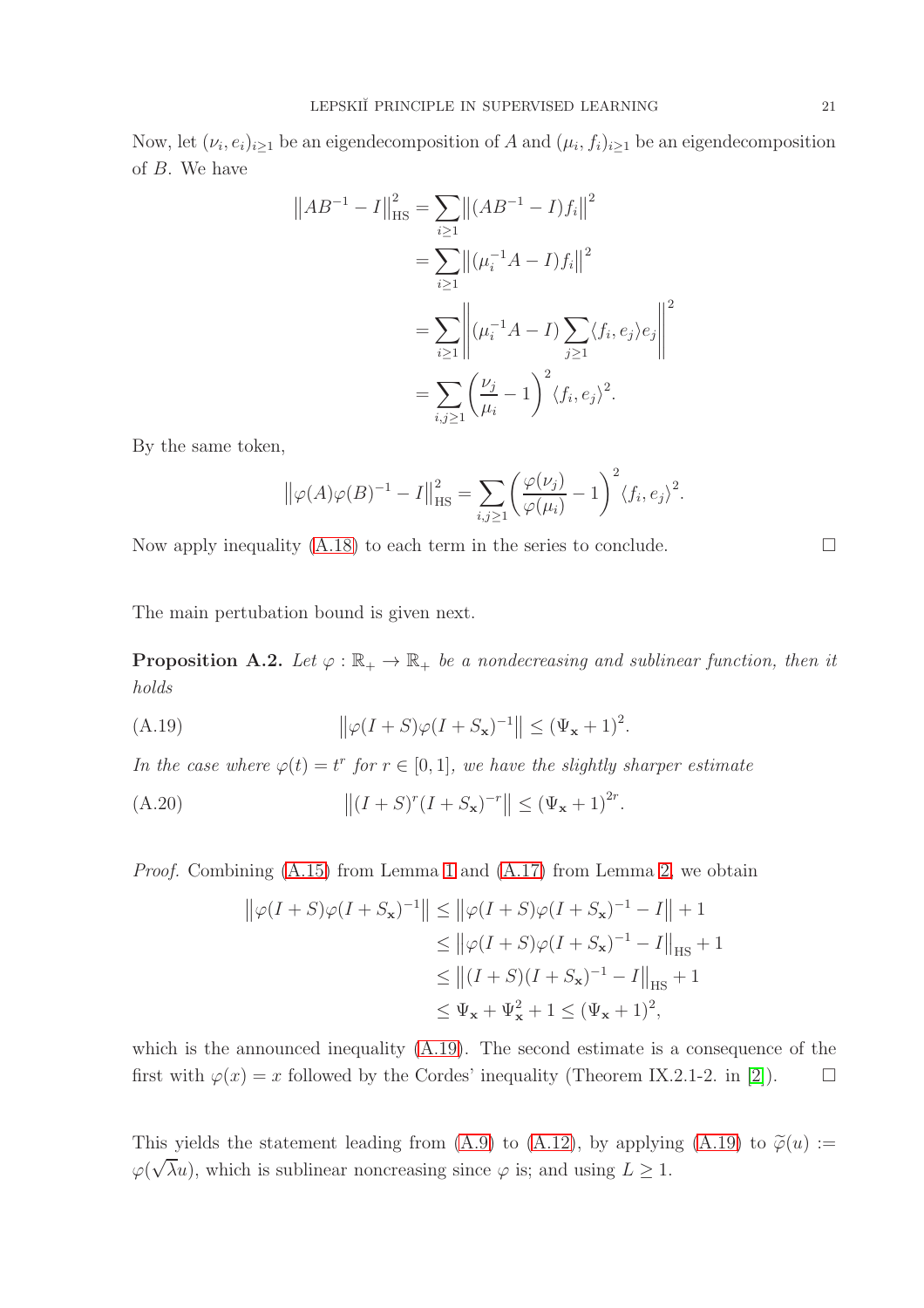<span id="page-21-0"></span>A.2. Probabilistic bounds. We turn to the probabilistic bounds, and as in previous references [\[5,](#page-26-0) [6,](#page-26-2) [7\]](#page-26-3) we will apply a Hoeffding- or Bernstein-type deviation inequality for Hilbert-valued random variables, see [\[21\]](#page-27-15).

<span id="page-21-3"></span>**Lemma 3.** Under Assumption [2,](#page-11-1) for  $\eta \in (0,1)$ , each one of the inequalities

<span id="page-21-1"></span>(A.21) 
$$
\Gamma_{\mathbf{x}} \leq 2 \log(2/\eta) \lambda^{-1} \frac{\kappa^2}{\sqrt{n}};
$$

<span id="page-21-2"></span>
$$
(A.22) \t\t \Psi_{\mathbf{x}} \leq 2\log(2/\eta)B_{n,\lambda}(\kappa,\kappa),
$$

holds with probability  $1 - \eta$  over the draw of  $\mathbf{x} = (x_1, \dots, x_n) \stackrel{i.i.d.}{\sim} \rho_X$ .

*Proof.* Introducing the shorthand  $S_x := \bar{K}_x \otimes \bar{K}_x^*$  we have  $S = \mathbb{E}_{X \sim \rho_X}[S_X]$  and  $||S_x||_{\text{HS}} \le$  $\lambda^{-1} \kappa^2$ . By the Hoeffding-type inequality in Hilbert space (see e.g. [\[22\]](#page-27-16)), we obtain that [\(A.21\)](#page-21-1) holds with probability  $1 - \eta$ . Now, we consider the function

(A.23) 
$$
\xi(x) := (I + S)^{-1/2} S_x, \quad x \in X,
$$

so that  $(I + S)^{-1/2}S = \mathbb{E}_{X \sim \rho_X}[\xi(X)]$ , and  $(I + S)^{-1/2}S_x = n^{-1} \sum_{i=1}^n \xi(x_i)$ .

We see that 
$$
\|\xi(x)\|_{\text{HS}} \le \|S_x\|_{\text{HS}} = \|\bar{K}_x \otimes \bar{K}_x^*\|_{\text{HS}} \le \lambda^{-1}\kappa^2 =: \frac{C}{2}
$$
. Also, we find\n
$$
\mathbb{E}_{X \sim \rho_X} \|\xi(X)\|_{\text{HS}}^2 = \mathbb{E}_{X \sim \rho_X} \left[ \text{Tr}\left[S_X(I+S)^{-1}S_X\right] \right]
$$
\n
$$
\le \lambda^{-1}\kappa^2 \mathbb{E}_{X \sim \rho_X} \left[ \text{Tr}\left[(I+S)^{-1}S_X\right] \right]
$$
\n
$$
= \lambda^{-1}\kappa^2 \mathcal{N} =: s^2.
$$

Therefore, by the Bernstein-type inequality in Hilbert space (see e.g. [\[5,](#page-26-0) Prop. A.1]), we obtain that with probability  $1 - \eta$  we have

$$
\Psi_{\mathbf{x}} \le (2\log(2/\eta))\left(\frac{C}{n} + \frac{s}{\sqrt{n}}\right) = 2\log(2/\eta)\left(\frac{2\kappa^2}{\lambda n} + \sqrt{\frac{\kappa^2\mathcal{N}}{\lambda n}}\right)
$$

$$
= 2\log(2/\eta)B_{n,\lambda}(\kappa,\kappa).
$$

which gives  $(A.22)$  and completes the proof.

We turn to derive a bound similar to [\[5,](#page-26-0) Prop. 5.2]. We have that

$$
(B + \lambda)^{-1/2} (B_{\mathbf{x}} f_{\rho} - T_{\mathbf{x}}^* y) = \frac{1}{n} \sum_{j=1}^n \Big[ (I + S)^{-1/2} (y_j - f_{\rho}(x_j)) \overline{K}_{x_j} \Big].
$$

<span id="page-21-4"></span>**Lemma 4.** Under Assumption [2,](#page-11-1) for  $\eta \in (0,1)$ , with probability  $1 - \eta$  over the draw of  $\mathbf{z} = ((x_1, y_1), \ldots, (x_n, y_n)) \stackrel{i.i.d.}{\sim} \rho, \text{ it holds}$ 

$$
\Theta_{\mathbf{z}} := \left\| \frac{1}{n} \sum_{j=1}^n \left[ (I + S)^{-1/2} (y_j - f_{\rho}(x_j)) \bar{K}_{x_j} \right] \right\| \leq (2 \log(2/\eta)) \sqrt{\lambda} B_{n,\lambda}(M, \sigma).
$$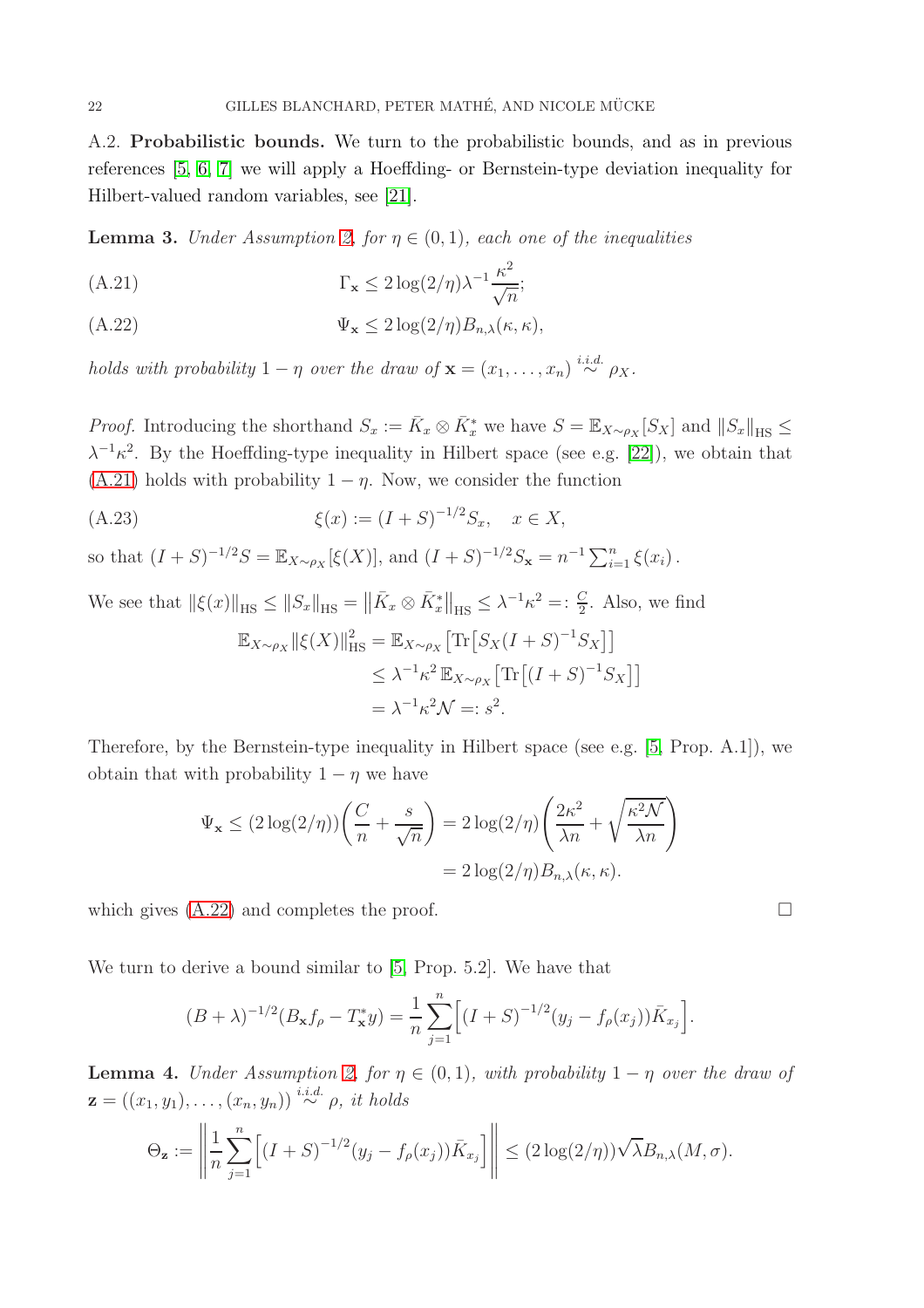Proof. We start, as in [\[5\]](#page-26-0) with the observation that

(A.24) 
$$
\mathbb{E}_{X \sim \rho_X} || (I + S)^{-1/2} \bar{K}_X ||_{\mathcal{H}}^2 = \mathcal{N}.
$$

We introduce the function

(A.25) 
$$
\xi(x, y) := (I + S)^{-1/2} (y - f_{\rho}(x)) \bar{K}_x, \quad x \in \mathcal{X}, y \in \mathbb{R},
$$

so that  $\Theta_{\mathbf{z}} = ||n^{-1} \sum_{i=1}^n \xi(x_i, y_i)||$  and  $\mathbb{E}_{(X,Y)\sim\rho}[\xi(X, Y)] = 0$ . Then we bound the *m*-th moments as in [\[5,](#page-26-0) Proof of Prop. 5.2] using [\(A.24\)](#page-22-0) and the noise moments assumption, to obtain

<span id="page-22-0"></span>
$$
\mathbb{E}_{(X,Y)\sim\rho} \|\xi(X,Y)\|^m \le \frac{1}{2}m! \left(\sigma\sqrt{\mathcal{N}}\right)^2 \left(M\kappa\lambda^{-1/2}\right)^{m-2}
$$

Again, an application of the Bernstein deviation inequality in Hilbert space [\[5,](#page-26-0) Prop. A.1] completes the proof.  $\Box$ 

Finally, we derive the following relative deviation bound between the effective dimension and its empirical counterpart, see [\(A.5\)](#page-17-0) and [\(A.6\)](#page-17-1), respectively. A result of a similar flavor can be found in [\[25,](#page-27-17) Prop. 1]. The version below is somewhat streamlined with simpler assumptions, a slightly different proof technique (based again on a decomposition of the type [\(A.16\)](#page-19-0), inspired from [\[13\]](#page-27-14)), giving that the first estimate holds without any restrictions on *n* nor  $\lambda$ . Recall the assumption that  $\kappa^2 = \sup_{x \in \mathcal{X}} K(x, x) < \infty$ .

<span id="page-22-2"></span>**Lemma 5.** Let  $\lambda > 0$  be fixed. For  $\eta \in (0, 1/2)$ , with probability  $1 - 2\eta$  we have that

<span id="page-22-1"></span>(A.26) 
$$
|\mathcal{N} - \mathcal{N}_{\mathbf{x}}| \leq 2 \log(2/\eta)(1 + \sqrt{\mathcal{N}_{\mathbf{x}}}) B_{n,\lambda}(\kappa, \kappa),
$$

which implies, provided  $\lambda \geq \frac{4\kappa^2}{n}$  $\frac{\kappa^2}{n}$ :

(A.27) 
$$
\max\left(\frac{\mathcal{N} \vee 1}{\mathcal{N}_x \vee 1}, \frac{\mathcal{N}_x \vee 1}{\mathcal{N} \vee 1}\right) \le \left(1 + \frac{8\kappa \log(2\eta^{-1})}{\sqrt{\lambda n}}\right)^2 \le 25(\log(2\eta^{-1}))^2.
$$

Proof. We verify that

$$
(I + S)^{-1}S - (I + S_{\mathbf{x}})^{-1}S_{\mathbf{x}} = (I + S)^{-1}(S - S_{\mathbf{x}}) + (I + S)^{-1}(S - S_{\mathbf{x}})(I + S_{\mathbf{x}})^{-1}S_{\mathbf{x}}.
$$

Letting

$$
I_1 := \left| \text{Tr} \left[ (I + S)^{-1} (S - S_{\mathbf{x}}) \right] \right|,
$$

and

$$
I_2 := \left| \text{Tr} \left[ (I + S)^{-1} (S - S_{\mathbf{x}}) (I + S_{\mathbf{x}})^{-1} S_{\mathbf{x}} \right] \right|,
$$

we see that

$$
|\mathcal{N} - \mathcal{N}_{\mathbf{x}}| \le I_1 + I_2.
$$

.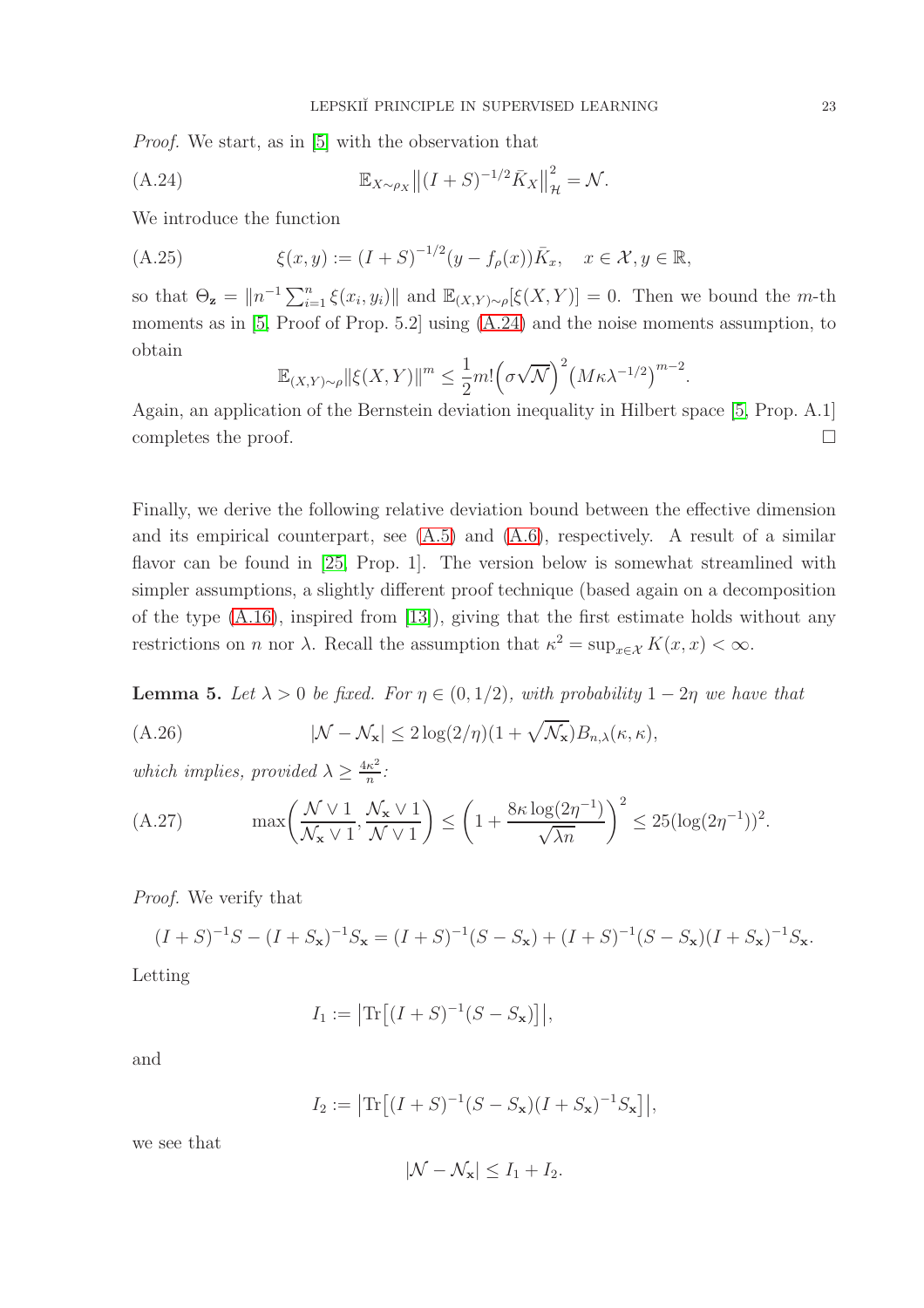We introduce the non-negative real random variables  $\xi_i := \text{Tr}[(I + S)^{-1}S_{x_i}] \geq 0$ , (recalling the shorthand  $S_x := \overline{K}_x \otimes \overline{K}_x^*$ . Clearly, the  $\xi_i$  are i.i.d. random variables with  $\mathbb{E}[\xi_i] = \mathcal{N}$ , and  $\frac{1}{n}\sum_i \xi_i = \text{Tr}[(I+S)^{-1}S_{\mathbf{x}}]$ . We shall bound the deviation using the classical (real valued) Bernstein's inequality. Denoting  $\xi$  a random variable distributed as  $\xi_1$  for short, we find that  $\xi \leq \text{Tr}[S_X] \leq \kappa^2/\lambda$ . Also, since  $\xi \geq 0$  we bound

$$
\mathbb{E}[\xi^2] \leq \lambda^{-1} \kappa^2 \mathbb{E}[\xi] = \lambda^{-1} \kappa^2 \mathcal{N}.
$$

Bernstein's inequality gives with probability  $1 - \eta$  that

$$
I_1 = \left| \mathbb{E}[\xi] - \frac{1}{n} \sum_i \xi_i \right| \le 2 \log(2/\eta) \left( \frac{2\kappa^2}{\lambda n} + \sqrt{\frac{\kappa^2 \mathcal{N}}{\lambda n}} \right) = 2 \log(2/\eta) B_{n,\lambda}(\kappa, \kappa).
$$

For bounding  $I_2$  we argue as follows.

(A.28) 
$$
I_2 = |\langle (I + S)^{-1}(S - S_{\mathbf{x}}), (I + S_{\mathbf{x}})^{-1} S_{\mathbf{x}} \rangle_{HS}|
$$
  
\n
$$
\leq ||(I + S)^{-1}(S - S_{\mathbf{x}})||_{HS} ||(I + S_{\mathbf{x}})^{-1} S_{\mathbf{x}}||_{HS},
$$

and we bound each factor.The first one is bounded as

(A.29) 
$$
\left\| (I + S)^{-1} (S - S_{\mathbf{x}}) \right\|_{\text{HS}} \le \left\| (I + S)^{-1/2} (S - S_{\mathbf{x}}) \right\|_{\text{HS}} = \Psi_{\mathbf{x}}.
$$

For the second one, we observe that

$$
\left\| (I + S_{\mathbf{x}})^{-1} S_{\mathbf{x}} \right\|_{\text{HS}}^2 \le \left\| (I + S_{\mathbf{x}})^{-1} S_{\mathbf{x}} \right\|_{\mathcal{H} \to \mathcal{H}} \left\| (I + S_{\mathbf{x}})^{-1} S_{\mathbf{x}} \right\|_1 \le \mathcal{N}_{\mathbf{x}}.
$$

Using Lemma [3,](#page-21-3) overall we obtain that with probability  $1 - 2\eta$  it holds

$$
I_1 + I_2 \leq 2\log(2/\eta)B_{n,\lambda}(\kappa,\kappa) + \Psi_{\mathbf{x}}\sqrt{\mathcal{N}_{\mathbf{x}}} \leq 2\log(2/\eta)(1+\sqrt{\mathcal{N}_{\mathbf{x}}})B_{n,\lambda}(\kappa,\kappa),
$$

which completes the proof of  $(A.26)$ .

Put  $A := \sqrt{\mathcal{N}(\lambda)}$ ,  $B := \sqrt{\mathcal{N}_{\mathbf{x}}(\lambda)}$ ,  $\delta := \frac{2\kappa}{\sqrt{\lambda n}}$ , and  $L = \log(2/\eta)$ , then one can rewrite [\(A.26\)](#page-22-1) as  $|A^2 - B^2| \le L\delta(1+B)(\delta+A)$  (holding with probability  $1-2\eta$ ).

If we assume from now on that  $\lambda \geq \frac{4\kappa^2}{n}$  $\frac{\kappa^2}{n}$ , then it holds  $\delta \leq 1$ ; putting  $\bar{A} := A \vee 1$ ,  $\bar{B} := B \vee 1$ , we therefore have with high probability  $|\bar{A}^2 - \bar{B}^2| \leq |A^2 - B^2| \leq 4L\delta\bar{A}\bar{B}$ , entailing

$$
\max\left(\frac{\bar{A}}{\bar{B}},\frac{\bar{B}}{\bar{A}}\right) \le 1 + \left|\frac{\bar{A}}{\bar{B}} - \frac{\bar{B}}{\bar{A}}\right| \le 1 + 4L\delta.
$$

To wrap up the proof of  $(A.9)$ – $(A.11)$  in Proposition [A.1,](#page-18-0) we collect Lemmas [3,](#page-21-3) [4](#page-21-4) and [5](#page-22-2) together with a union bound on the different events involved. Note the insignificant technical point that Lemma [3](#page-21-3) is used in the proof of Lemma [5](#page-22-2) already, so that we don't have to pay again in the union bound for the event appearing in  $(A.9)$ , it has been already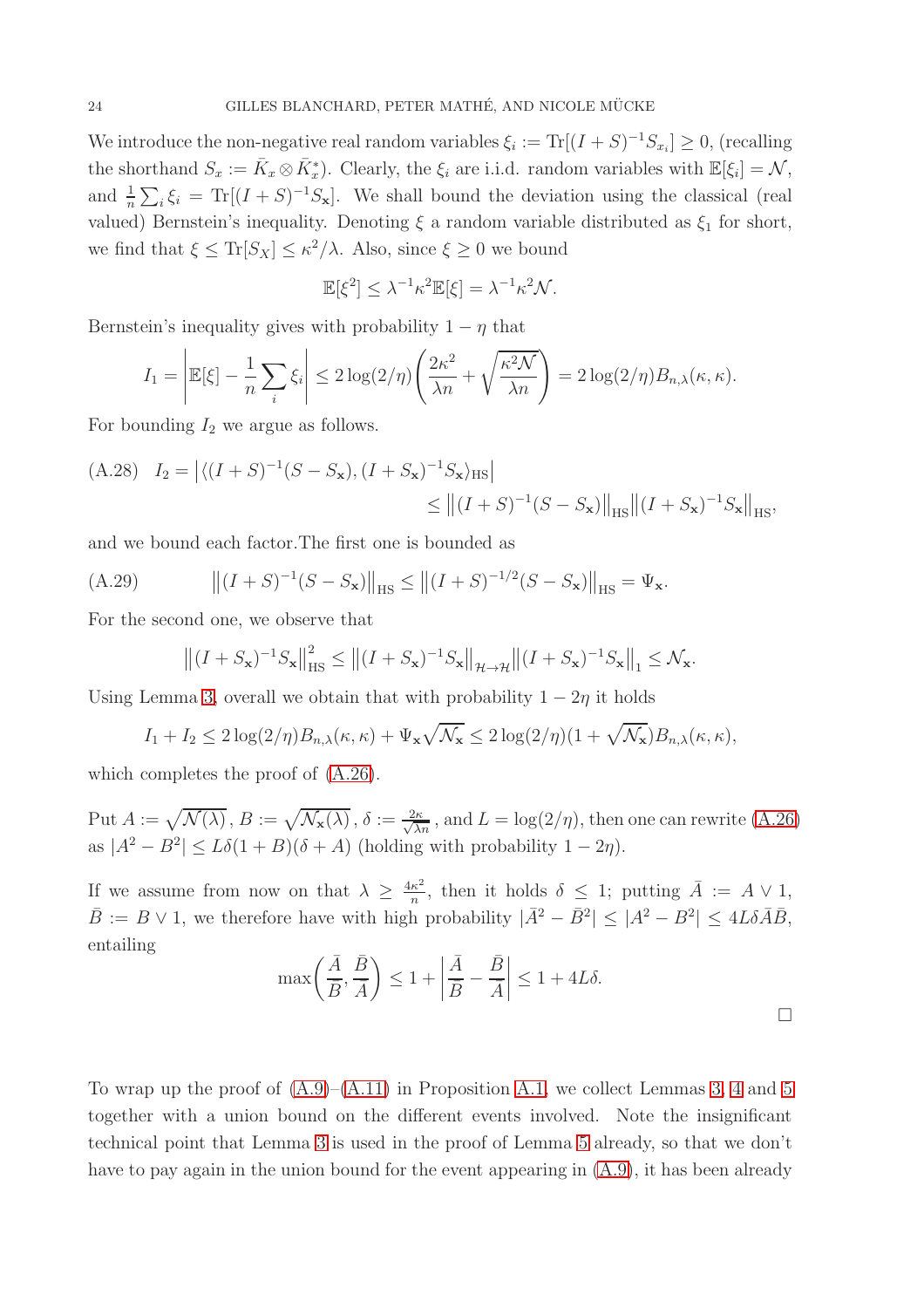counted in Lemma [5.](#page-22-2) Overall for fixed  $\lambda > 0$  all estimates taken together required to use three Bernstein's inequalities and one Hoeffding's inequality, hence replacing  $\eta$  by  $\eta/4$  in the individual inequalities stated in the three lemmas to obtain Proposition [A.1.](#page-18-0)

## Appendix B. Proof of Proposition [4.3](#page-15-3)

<span id="page-24-0"></span>The first two statements in Proposition [4.3](#page-15-3) are direct consequences of Proposition [A.1.](#page-18-0) Specifically, [\(A.12\)](#page-18-4) gives a bound for  $\|(\lambda + B)(\lambda + B_x)^{-1}\|$  by choosing  $\varphi$  as the identity function. Also, estimate [\(A.13\)](#page-18-5) (with the choice  $r=\frac{1}{2}$  $\frac{1}{2}$ ) and [\(A.14\)](#page-18-6) directly establish [\(4.11\)](#page-15-1) and [\(4.12\)](#page-15-2) of Proposition [4.3.](#page-15-3) It remains to establish the estimate [\(4.13\)](#page-15-0).

We start with mentioning the following elementary property of sublinear functions.

<span id="page-24-2"></span>**Lemma 6.** A sublinear index function  $\phi$  is subadditive, i.e.,

$$
\phi(s+t) \le \phi(s) + \phi(t), \quad s, t > 0.
$$

*Proof.* Sublinearity of  $\phi$  yields  $s\phi(s+t) \leq (s+t)\phi(s)$ , and also  $t\phi(s+t) \leq (s+t)\phi(t)$ . Summing both inequalities allows to complete the proof.

*Proof of estimate* [\(4.13\)](#page-15-0). We use arguments similar to those appearing in [\[5,](#page-26-0) [24,](#page-27-18) [16,](#page-27-7) [7\]](#page-26-3). The treatment of generalized source conditions has been considered in [\[24\]](#page-27-18) and we use arguments very close in spirit to that reference, deriving here inequalities that are tailored for our needs.

Since in several estimates below, the operator  $(B_x + \lambda)^{1/2}$  occurs, we refer to the following general identity, see [\[16,](#page-27-7) (A.33)]: For any continuous (measurable) function  $m: [0, \kappa^2] \to \mathbb{R}$ we find that

<span id="page-24-1"></span>(B.1) 
$$
\left\|m(B_{\mathbf{x}})(\lambda I + B_{\mathbf{x}})^{1/2}\right\| = \left\|m(B_{\mathbf{x}})^{2}(\lambda I + B_{\mathbf{x}})\right\|^{1/2}
$$
  
\n $\leq \left(\lambda\left\|m(B_{\mathbf{x}})^{2}\right\| + \left\|m(B_{\mathbf{x}})^{2}B_{\mathbf{x}}\right\|\right)^{\frac{1}{2}} = \left(\lambda\|m(B_{\mathbf{x}})\|^{2} + \left\|m(B_{\mathbf{x}})B_{\mathbf{x}}^{1/2}\right\|^{2}\right)^{\frac{1}{2}}.$ 

In the rest of this proof, we will use the notation defined in Proposition [A.1.](#page-18-0) Below we will use several times the regularization and qualification estimates from Proposition [2.1](#page-6-0) and write  $\overline{\gamma}$  as a shorthand for  $\overline{\gamma}_{\psi}$ .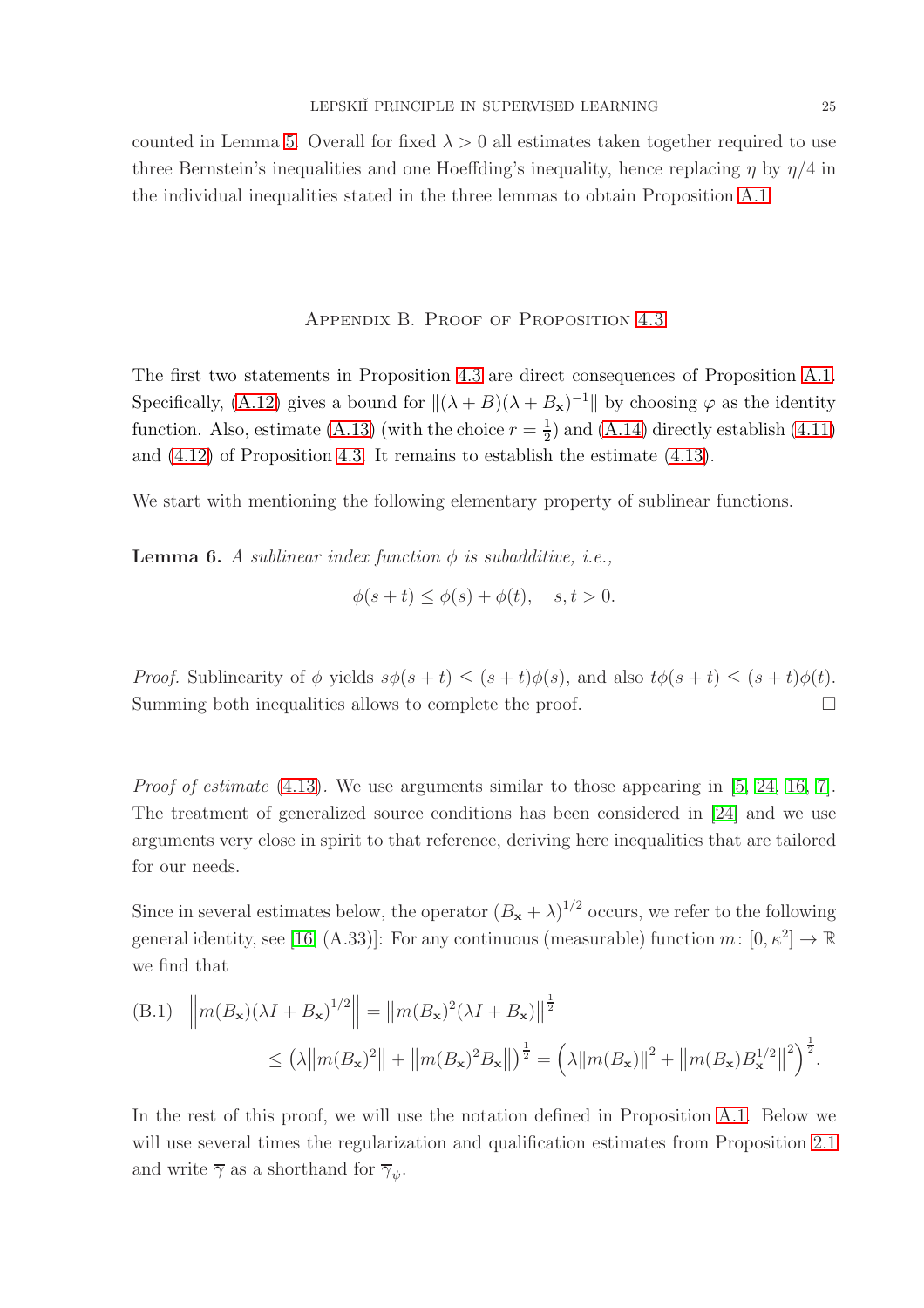We start with the following bound.

$$
\begin{aligned} \left\| (B_{\mathbf{x}} + \lambda)^{1/2} (f_{\rho} - f_{\mathbf{z}}^{\lambda}) \right\|_{\mathcal{H}} \\ &= \left\| (B_{\mathbf{x}} + \lambda)^{1/2} (f_{\rho} - g_{\lambda}(B_{\mathbf{x}}) T_{\mathbf{x}}^{*} \mathbf{y}) \right\|_{\mathcal{H}} \\ &\leq \left\| (B_{\mathbf{x}} + \lambda)^{1/2} (f_{\rho} - g_{\lambda}(B_{\mathbf{x}}) T_{\mathbf{x}}^{*} T_{\mathbf{x}} f_{\rho}) \right\|_{\mathcal{H}} + \left\| (B_{\mathbf{x}} + \lambda)^{1/2} g_{\lambda}(B_{\mathbf{x}}) (T_{\mathbf{x}}^{*} (\mathbf{y} - T_{\mathbf{x}} f_{\rho})) \right\|_{\mathcal{H}} \\ &=: T_{1} + T_{2}. \end{aligned}
$$

For the second term, we have, using  $(2.2)$ ,  $(2.4)$ :

$$
T_2 = ||(B_{\mathbf{x}} + \lambda)^{1/2} g_\lambda(B_{\mathbf{x}})(B_{\mathbf{x}} f_\rho - T_{\mathbf{x}}^* y)||_{{\mathcal{H}}} \le ||g_\lambda(B_{\mathbf{x}})(B_{\mathbf{x}} + \lambda)|| ||(B_{\mathbf{x}} + \lambda)^{-\frac{1}{2}} (B + \lambda)^{\frac{1}{2}} || ||(B + \lambda)^{-\frac{1}{2}} (B_{\mathbf{x}} f_\rho - T_{\mathbf{x}}^* y)||_{{\mathcal{H}}} \le 2 \overline{\gamma} \Xi_{\mathbf{x},\lambda}^{1/2} \Theta_{\mathbf{z},\lambda}.
$$

For the first term,

$$
T_1 = \left\| (B_{\mathbf{x}} + \lambda)^{1/2} r_{\lambda} (B_{\mathbf{x}}) f_{\rho} \right\|_{\mathcal{H}} \le \left\| (B_{\mathbf{x}} + \lambda)^{1/2} r_{\lambda} (B_{\mathbf{x}}) \phi(B) \right\|
$$
  
\n
$$
= \left\| (B_{\mathbf{x}} + \lambda)^{1/2} r_{\lambda} (B_{\mathbf{x}}) \varphi_1(B) \varphi_2(B) \right\|
$$
  
\n
$$
\le \left\| (B_{\mathbf{x}} + \lambda)^{1/2} r_{\lambda} (B_{\mathbf{x}}) \varphi_1(B_{\mathbf{x}}) \varphi_2(B) \right\|
$$
  
\n
$$
+ \left\| (B_{\mathbf{x}} + \lambda)^{1/2} r_{\lambda} (B_{\mathbf{x}}) (\varphi_1(B) - \varphi_1(B_{\mathbf{x}})) \varphi_2(B) \right\|
$$
  
\n
$$
:= T_3 + T_4.
$$

We bound the terms in turn:

$$
T_4 = \left\| (B_{\mathbf{x}} + \lambda)^{1/2} r_{\lambda}(B_{\mathbf{x}}) (\varphi_1(B) - \varphi_1(B_{\mathbf{x}})) \varphi_2(B) \right\|
$$
  
\$\leq\$ 
$$
\left\| (B_{\mathbf{x}} + \lambda)^{1/2} r_{\lambda}(B_{\mathbf{x}}) \right\| \ell \| B - B_{\mathbf{x}} \|_{\text{HS}} \varphi_2(\kappa^2)
$$
  
\$\leq\$ 
$$
\overline{\gamma} \ell \varphi_2(\kappa^2) \sqrt{\lambda} \Gamma_{\mathbf{x}, \lambda};
$$

above, we applied [\(B.1\)](#page-24-1) with  $m := r_{\lambda}$  for the second inequality; for the first inequality we used the well-known fact that since  $\varphi_1$  is  $\ell$ -Lipschitz as a function of real variable, it is also  $\ell$ -Lipschitz for the HS-norm when acting on self-adjoint Hilbert-Schmidt operators. Finally, using that the function  $\varphi_2$  is sublinear hence subadditive (see Lemma [6\)](#page-24-2) and nondecreasing, we estimate

$$
T_3 = \left\| (B_{\mathbf{x}} + \lambda)^{1/2} r_{\lambda} (B_{\mathbf{x}}) \varphi_1 (B_{\mathbf{x}}) \varphi_2 (B) \right\|
$$
  
\n
$$
\leq \left\| (B_{\mathbf{x}} + \lambda)^{1/2} r_{\lambda} (B_{\mathbf{x}}) \varphi_1 (B_{\mathbf{x}}) \varphi_2 (B_{\mathbf{x}} + \lambda) \right\| \left\| \varphi_2 (B_{\mathbf{x}} + \lambda)^{-1} \varphi_2 (B + \lambda) \right\|
$$
  
\n
$$
\leq \left( \left\| (B_{\mathbf{x}} + \lambda)^{1/2} r_{\lambda} (B_{\mathbf{x}}) \phi (B_{\mathbf{x}}) \right\| + \left\| (B_{\mathbf{x}} + \lambda)^{1/2} r_{\lambda} (B_{\mathbf{x}}) \varphi_1 (B_{\mathbf{x}}) \right\| \varphi_2 (\lambda) \right) \Xi_{\mathbf{x}, \lambda}^{\varphi_2}.
$$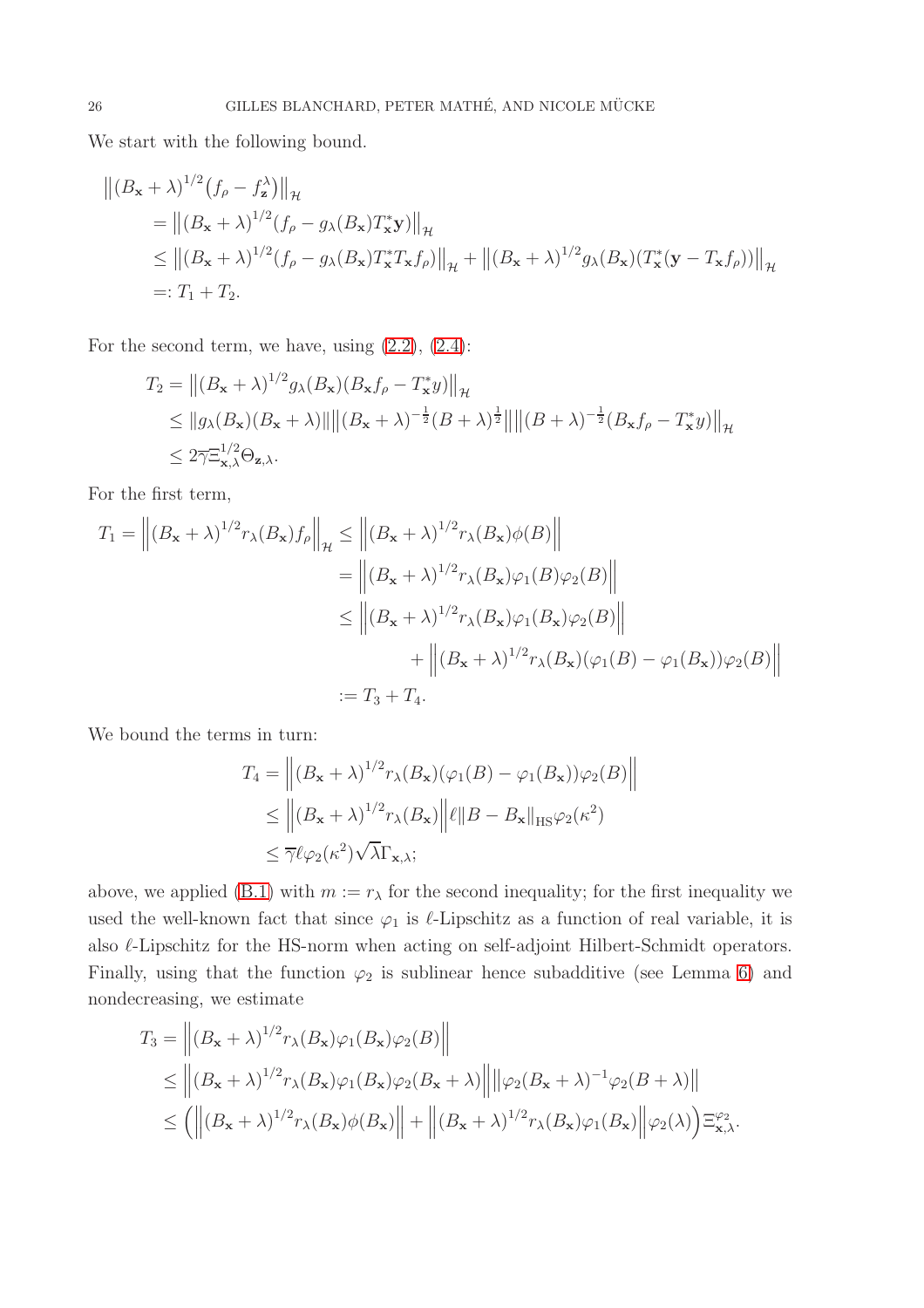Using the identity [\(B.1\)](#page-24-1) in both summands above, we bound

$$
\left\| (B_{\mathbf{x}} + \lambda)^{1/2} r_{\lambda}(B_{\mathbf{x}}) \phi(B_{\mathbf{x}}) \right\| \leq 2 \overline{\gamma} \sqrt{\lambda} \phi(\lambda),
$$

and

$$
\left\|(B_{\mathbf{x}}+\lambda)^{1/2}r_{\lambda}(B_{\mathbf{x}})\varphi_1(B_{\mathbf{x}})\right\|\leq 2\overline{\gamma}\sqrt{\lambda}\varphi_1(\lambda).
$$

Overall we obtained that

$$
T_3 \leq 4 \overline{\gamma} \Xi^{\varphi_2}_{\mathbf{x},\lambda} \sqrt{\lambda} \phi(\lambda).
$$

In these terms we have obtained the bound

(B.2) 
$$
\left\| (B_{\mathbf{x}} + \lambda)^{1/2} (f_{\rho} - f_{\mathbf{z}}^{\lambda}) \right\|_{\mathcal{H}} \leq 4 \overline{\gamma} \left( \ell \varphi_2(\kappa^2) \sqrt{\lambda} \Gamma_{\mathbf{x},\lambda} + \sqrt{\lambda} \phi(\lambda) \Xi_{\mathbf{x},\lambda}^{\varphi_2} + \Theta_{\mathbf{z},\lambda} \Xi_{\mathbf{x},\lambda}^{1/2} \right),
$$

provided that the chosen regularization has qualification  $t \mapsto \sqrt{t}\phi(t)$ . Now assume the event  $\Omega_{\lambda,\eta}$  of probability at least  $1 - \eta$  from Proposition [A.1](#page-18-0) is satisfied; we plug in estimates  $(A.8)$ ,  $(A.12)$ ,  $(A.13)$  and  $(A.10)$  to obtain  $(4.13)$ .

This completes the proof of Proposition [4.3.](#page-15-3)

## Acknowledgments

NM is supported by the German Research Foundation under DFG Grant STE 1074/4-1.

#### **REFERENCES**

- <span id="page-26-8"></span><span id="page-26-4"></span>[1] Frank Bauer, Sergei Pereverzev, and Lorenzo Rosasco. On regularization algorithms in learning theory. *J. Complexity*, 23(1):52–72, 2007.
- <span id="page-26-7"></span>[2] Rajendra Bhatia. *Matrix Analysis*, volume 169 of *Graduate Texts in Mathematics*. Springer, 1997.
- [3] N. Bissantz, T. Hohage, A. Munk, and F. Ruymgaart. Convergence rates of general regularization methods for statistical inverse problems and applications. *SIAM J. Numer. Analysis*, 45(6):2610– 2636, 2007.
- <span id="page-26-5"></span>[4] G. Blanchard and P. Massart. Discussion of "2004 ims medallion lecture: Local rademacher complexities and oracle inequalities in risk minimization", by v. koltchinskii. *Annals of Statistics*, 34(6):2664– 2671, 2006.
- <span id="page-26-2"></span><span id="page-26-0"></span>[5] Gilles Blanchard and Nicole M¨ucke. Optimal rates for regularization of statistical inverse learning problems. *Foundations of Computational Mathematics*, 18(4):971–1013, 2018.
- <span id="page-26-3"></span>[6] A. Caponnetto and E. De Vito. Optimal rates for the regularized least-squares algorithm. *Foundations of Computational Mathematics*, 7(3):331–368, 2007 (first online 2006).
- <span id="page-26-6"></span>[7] A. Caponnetto and Y. Yao. Cross-validation based adaptation for regularization operators in learning theory. *Analysis and Applications*, 8(2):161–183, 2010.
- <span id="page-26-1"></span>[8] E. De Vito, S. Pereverzyev, and L. Rosasco. Adaptive kernel methods using the balancing principle. *Foundations of Computational Mathematics*, 10(4):455–479, Aug 2010.
- [9] E. De Vito, L. Rosasco, and A. Caponnetto. Discretization error analysis for Tikhonov regularization. *Analysis and Applications*, 4(1):81–99, 2006.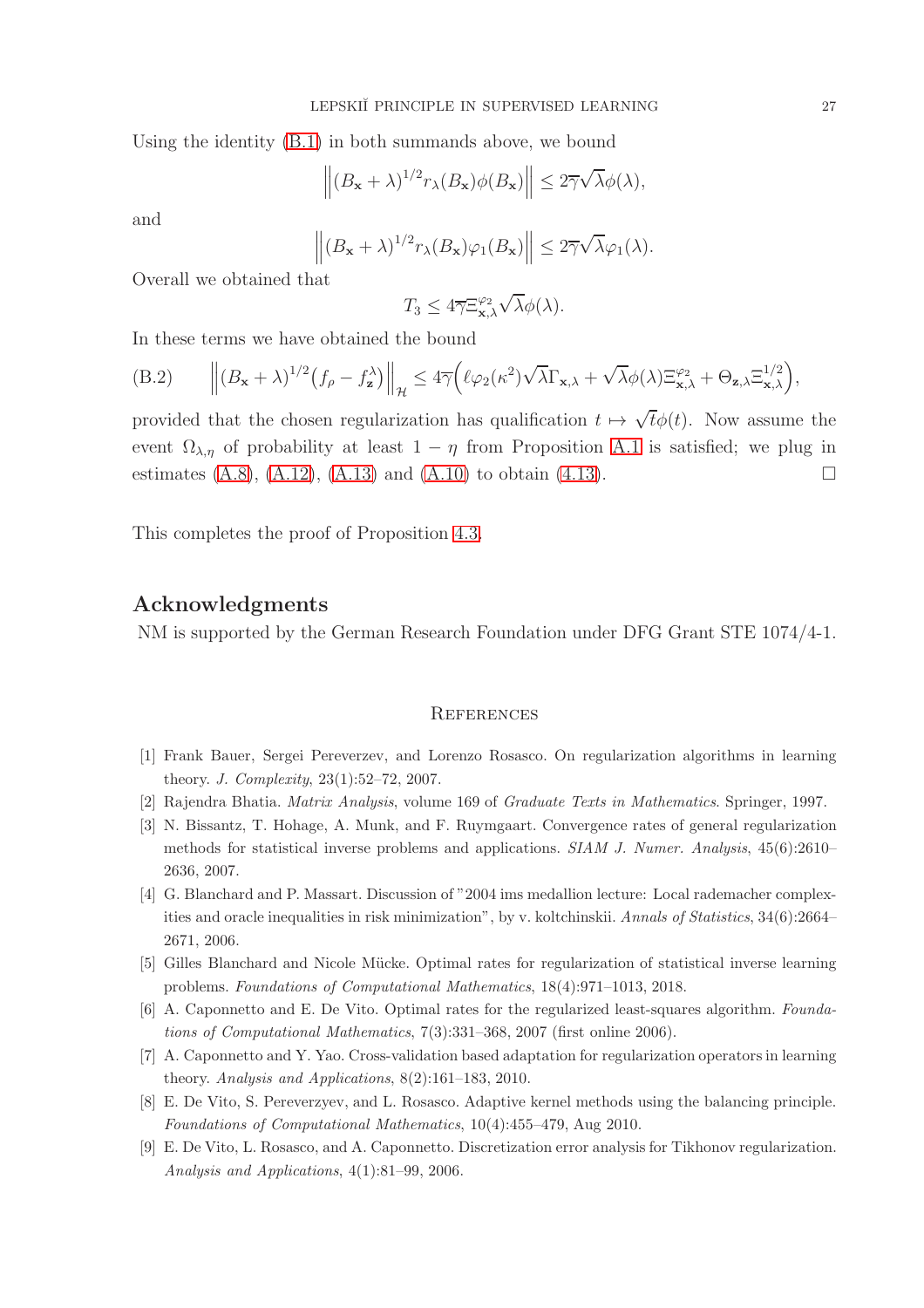- <span id="page-27-10"></span><span id="page-27-3"></span>[10] E. De Vito, L. Rosasco, A. Caponnetto, and U. De Giovannini. Learning from examples as an inverse problem. *J. of Machine Learning Research*, 6:883–904, 2005.
- <span id="page-27-4"></span>[11] Heinz W. Engl, Martin Hanke, and Andreas Neubauer. *Regularization of Inverse Problems*, volume 375 of *Mathematics and its Applications*. Kluwer Academic Publishers Group, Dordrecht, 1996.
- <span id="page-27-14"></span>[12] L. Lo Gerfo, L. Rosasco, F. Odone, E. De Vito, and A. Verri. Spectral algorithms for supervised learning. *Neural Comput.*, 20(7):1873–1897, jul 2008.
- <span id="page-27-13"></span>[13] Zheng-Chu Guo, Shao-Bo Lin, and Ding-Xuan Zhou. Learning theory of distributed spectral algorithms. *Inverse Problems*, 33(7):074009, jun 2017.
- <span id="page-27-5"></span>[14] T. Hastie, R. Tibshirani, and J. Friedman. *The Elements of Statistical Learning*. Springer, 2001.
- <span id="page-27-7"></span>[15] O. V. Lepski˘ı. A problem of adaptive estimation in Gaussian white noise. *Teor. Veroyatnost. i Primenen.*, 35(3):459–470, 1990. Translation in Theory Probab. Appl. 35(3): 454–466 (1991).
- <span id="page-27-6"></span>[16] Shuai Lu, Peter Math´e, and Sergei V. Pereverzev. Balancing principle in supervised learning for a general regularization scheme. *Applied and Computational Harmonic Analysis*, Online first 2018.
- <span id="page-27-2"></span>[17] Shuai Lu and Sergei V Pereverzev. *Regularization theory for ill-posed problems. Selected topics.*, volume 58 of *Inverse and Ill-posed Problems Series*. Walter De Gruyter, Berlin, 2013.
- <span id="page-27-9"></span>[18] Shahar Mendelson and Joseph Neeman. Regularization in kernel learning. *The Annals of Statistics*, 38(1):526–565, 02 2010.
- <span id="page-27-8"></span>[19] Nicole Mücke. *Direct and Inverse Problems in Machine Learning: Kernel Methods and Spectral Regularization*. PhD thesis, Universität Potsdam, 2017.
- <span id="page-27-15"></span>[20] Stephen Page and Steffen Grünewälder. The Goldenshluger-Lepski Method for Constrained Least-Squares Estimators over RKHSs. *arXiv e-prints*, page arXiv:1811.01061, Nov 2018.
- <span id="page-27-16"></span>[21] I. Pinelis and A. I. Sakhanenko. Remarks on inequalities for large deviation probabilities. *Theory of Probability & Its Applications*, 30(1):143–148, 1986.
- <span id="page-27-12"></span>[22] Iosif Pinelis. Inequalities for distributions of sums of independent random vectors and their application to estimating a density. *Theory of Probability & Its Applications*, 35(3):605–607, 1991.
- <span id="page-27-18"></span>[23] T. Poggio and F. Girosi. A theory of networks for approximation and learning. *Foundation of Neural Networks, IEEE Press, Piscataway, N.J.*, pages 91–106, 1992.
- <span id="page-27-17"></span>[24] Abhishake Rastogi and Sivananthan Sampath. Optimal rates for the regularized learning algorithms under general source condition. *Frontiers in Applied Mathematics and Statistics*, 3:3, 2017.
- [25] Alessandro Rudi, Raffaello Camoriano, and Lorenzo Rosasco. Less is more: Nyström computational regularization. In C. Cortes, N. D. Lawrence, D. D. Lee, M. Sugiyama, and R. Garnett, editors, *Advances in Neural Information Processing Systems 28*, pages 1657–1665. Curran Associates, Inc., 2015.
- <span id="page-27-1"></span><span id="page-27-0"></span>[26] Steve Smale and Ding-Xuan Zhou. Learning theory estimates via integral operators and their approximations. *Constr. Approx.*, 26(2):153–172, 2007.
- <span id="page-27-11"></span>[27] I. Steinwart, D. Hush, and C. Scovel. Optimal rates for regularized least squares regression. In *Proceedings of the 22nd Annual Conference on Learning Theory (COLT)*, 2009.
- [28] G. Wahba. *Spline Models for Observational Data*, volume 59. SIAM CBMS-NSF Series in Applied Mathematics, 1990.